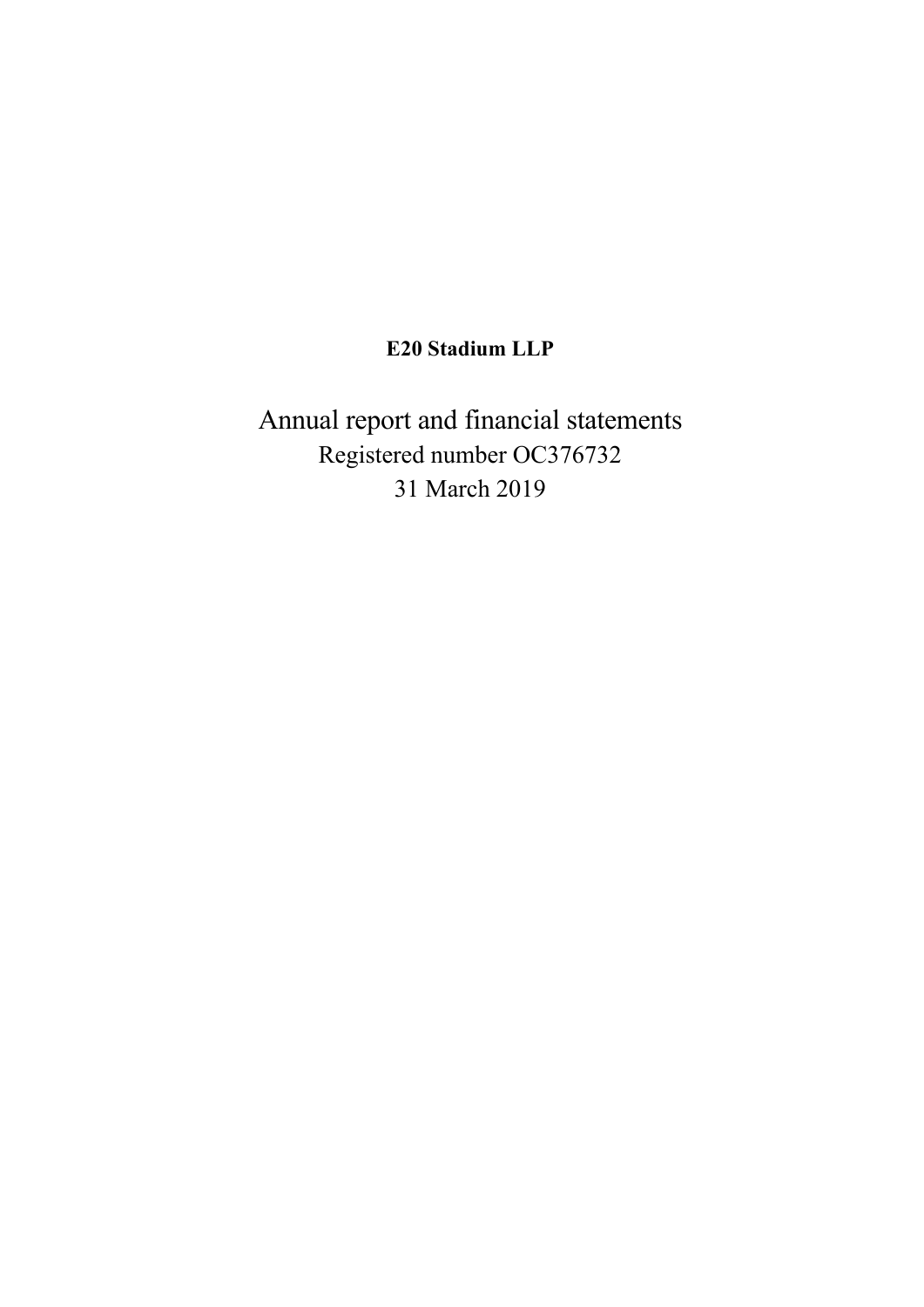## **Contents**

| Members report                                                                                              |                |
|-------------------------------------------------------------------------------------------------------------|----------------|
| Statement of members' responsibilities in respect of the Report to the members and the financial statements | 3              |
| Independent auditor's report to the members of E20 Stadium Company Limited Liability Partnership ("LLP")    | $\overline{4}$ |
| Income statement                                                                                            | 7              |
| Statement of financial position                                                                             | 8              |
| Statement of changes in equity                                                                              | 9              |
| Statement of cash flows                                                                                     | 10             |
| <b>Notes</b>                                                                                                | 11             |
|                                                                                                             |                |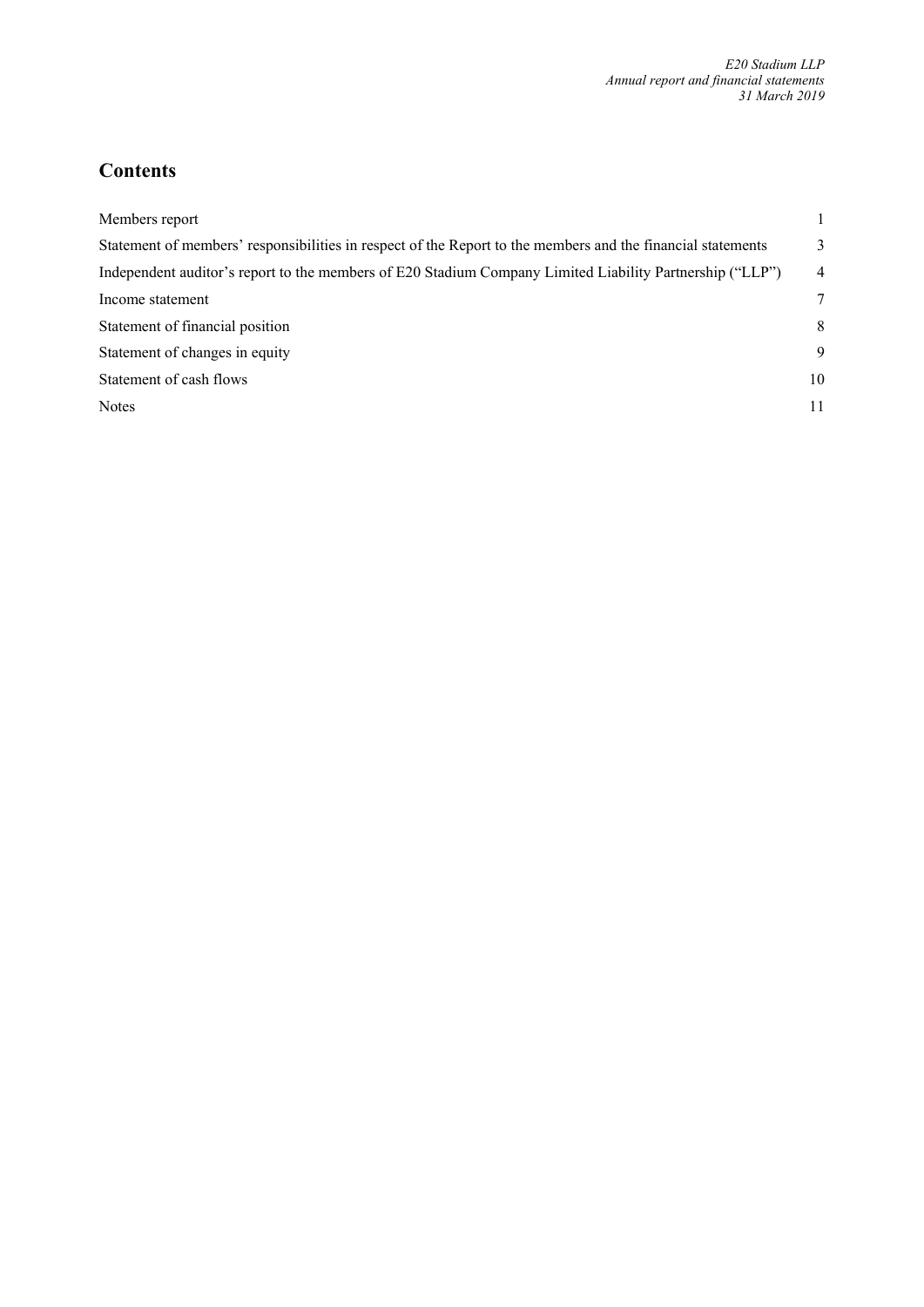## **Members report**

The Board submits its report together with the audited financial statements of E20 Stadium LLP for the year ended 31 March 2019.

### **Legal structure**

E20 Stadium LLP is incorporated as a limited liability partnership under the Limited Liability Partnerships Act 2000 and is referred to in these financial statements as the "partnership".

The partnership's registered office is Level 10, 1 Stratford Place, Montfichet Road, London, E20 1EJ

### **Designated members and the Board**

The designated members (Limited Liability Partnerships Act 2000) of E20 Stadium LLP during the year were:

- London Legacy Development Corporation (LLDC) appointed 6 July 2012
- Stratford East London Holdings Limited appointed 1 December 2017

### **Principal activities**

The partnership was formally established as the vehicle to deliver the post-Olympic Games transformation and operation of the London Stadium. The role of the partnership is to ensure the Stadium is integrated with the surrounding communities; contributes to local regeneration and social improvement aims; creates strong linkages with local sport clubs and educational bodies and minimises the subsidy required from public funds.

The Stadium was permanently opened in summer 2016 following the completion of the transformation and other capital works. Since then it has hosted three seasons of Premier League football as the home of West Ham United Football Club, the IAAF World Athletics and Para Athletics Championships, major music concerts including Foo Fighters and The Rolling Stones and other successful events such as rugby league matches.

On 21 January 2019, E20 Stadium LLP took control<sup>1</sup> of the Stadium operator, London Stadium 185 Limited, by purchasing its share capital, in full, from the previous owner, Vinci Stadium. No changes were made to the existing operator agreement; London Stadium 185 Limited will therefore continue to deliver high-profile events at the Stadium on behalf of E20 Stadium LLP, such as Major League Baseball in 2019/20.

During the year, the partnership also settled a number of legal disputes with London Stadium 185 Limited and West Ham United Football Club, including the Stadium seating capacity case and expert determination in relation to a range of service items in the Concession Agreement with the Club.

### **Financial performance**

During the year, the partnership incurred  $£2.6$  million on Stadium capital works in relation to residual Transformation works and other Stadium enhancements. The Stadium fair value at 31 March 2019 is held at nil due to the partnership's financial forecasts, particularly in relation to the cost of hosting West Ham United Football Club and the cost of moving the relocatable seats between pitch (football) and athletics modes. Accordingly, the partnership has recognised a loss of £2.6 million being the impairment of the capital works to 31 March 2019. Additional information in respect of the impairment measurement can be found in note 4.

Revenue of £5.7 million was generated in 2018/19, of which approximately £5.4 million relates to operating income derived from the Stadium operator (London Stadium 185 Limited) and other tenants.

The partnership incurred £17.3 million relating to costs of sales, which includes amounts paid to London Stadium 185 Limited for their operator fees and costs associated with moving the relocatable seating between pitch (football) and athletics mode. Other operating expenses include professional fees, direct staff costs, general overheads and member recharges. The underlying partnership operating loss for the Stadium was £17.3 million (£17.9 million for the Group).

 $<sup>1</sup>$  Accordingly, these financial statements (and supporting notes) are presented on a single entity and consolidated group basis for the year</sup> ended 31 March 2019.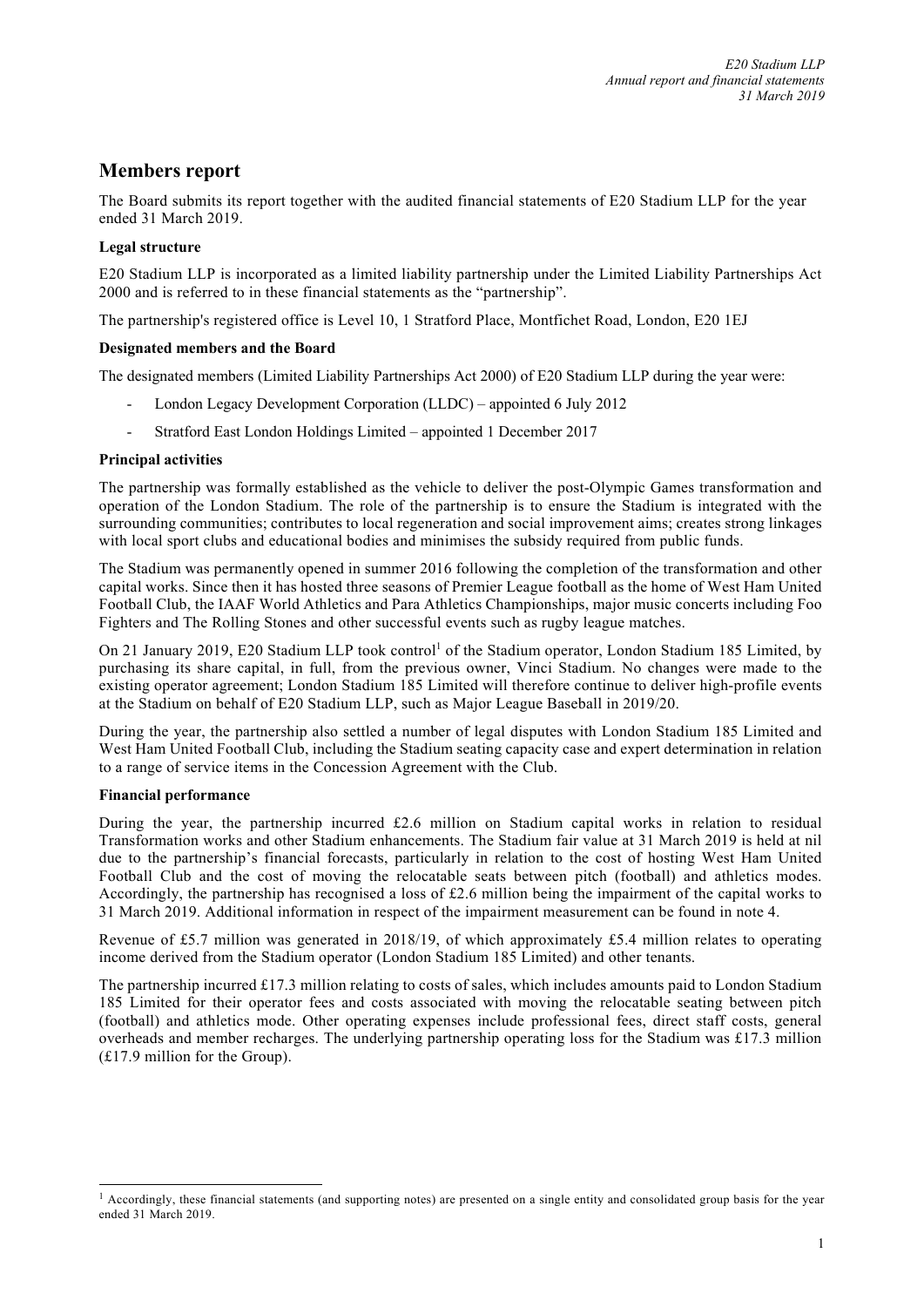### **Members report** *(continued)*

#### **Going concern**

Following approval of a restructuring plan by the E20 Stadium LLP Board in May 2018, the partnership has agreed improvements to contractual arrangements, including the UK Athletics concession agreement and the West Ham United Football Club Concession Agreement. However, forecasts of the partnership's financial outlook, particularly in relation to the cost of hosting West Ham United Football Club matches, the cost of moving the relocatable seating and lower than anticipated net commercial revenues (including Stadium naming rights) continue to present significant challenges for the long-term future financial performance of the Stadium. Accordingly, the provision for onerous contracts continues to be recognised at 31 March 2019.

The partnership is dependent on funding provided by LLDC for its working capital (see Note 1.10); the provision of such funding is subject to the partnership demonstrating to LLDC and the Greater London Authority satisfactory progress against the agreed restructuring plan.

The Directors have an expectation based on progress made to date and discussions with LLDC and the Greater London Authority that further funding will be made available for a period of at least one year from the date of approval of these accounts. For these reasons, they continue to adopt the going concern basis in preparing the annual report and financial statements.

#### **Individual members' remuneration**

The allocation of profits to those who were individual members of the partnership during the financial year occurs at the discretion of the Board. If the Board decides after the finalisation of these financial statements that an allocation of profit should take place, the division among the members is in accordance with the Members' agreement.

#### **Disclosure of information to auditor**

The members who held office at the date of approval of this members report confirm that, so far as they are each aware, there is no relevant audit information of which the partnership's auditor is unaware; and each member has taken all the steps that he ought to have taken as a member to make himself aware of any relevant audit information and to establish that the partnership's auditor is aware of that information.

### **Auditor**

Pursuant to Section 487 of the Companies Act 2006, the auditor will be deemed to be reappointed and Ernst & Young LLP will therefore continue in office.

By order of the Board

**Nicky Dunn** *Chair* Date: 17 December 2019

seile 86

**Keith Edelman** *Board member* Date: 17 December 2019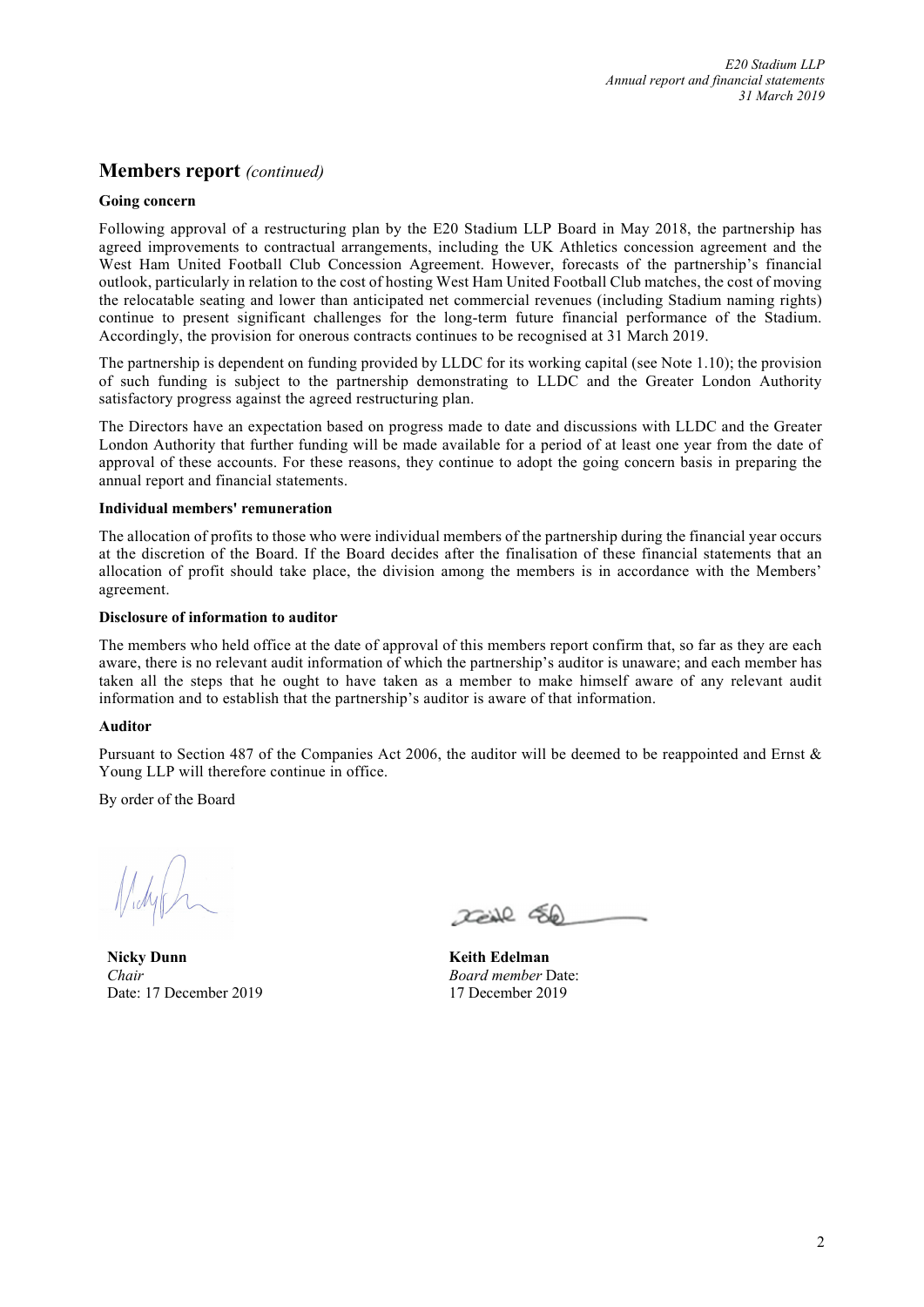## **Statement of members' responsibilities in respect of the Report to the members and the financial statements**

The members are responsible for preparing the Report to the members and the partnership's financial statements in accordance with applicable law and regulations.

The Limited Liability Partnerships (Application of Companies Act 2006) Regulations 2008 (the 2008 Regulations) require the members to prepare financial statements for each financial year and under that law the members have elected to prepare the financial statements in accordance with IFRS as adopted by the EU and applicable law.

Under Regulation 8 of the 2008 Regulations the members must not approve the financial statements unless they are satisfied that they give a true and fair view of the state of affairs of the partnership and of the profit or loss of the partnership for that period.

In preparing these financial statements, the members are required to

- select suitable accounting policies and then apply them consistently,
- make judgements and estimates that are reasonable and prudent,
- state whether they have been prepared in accordance with IFRS as adopted by the EU, and
- prepare the financial statements on the going concern basis unless it is inappropriate to presume that the partnership will continue in business

Under Regulation 6 of the 2008 Regulations the members are responsible for keeping adequate accounting records that are sufficient to show and explain the partnership's transactions and disclose with reasonable accuracy at any time the financial position of the partnership and enable them to ensure that the financial statements comply with those regulations. They have general responsibility for taking such steps as are reasonably open to them to safeguard the assets of the partnership and to prevent and detect fraud and other irregularities.

On behalf of the Board

**Nicky Dunn** *Chair* Date: 17 December 2019

seile 86

**Keith Edelman** *Board member* Date: 17 December 2019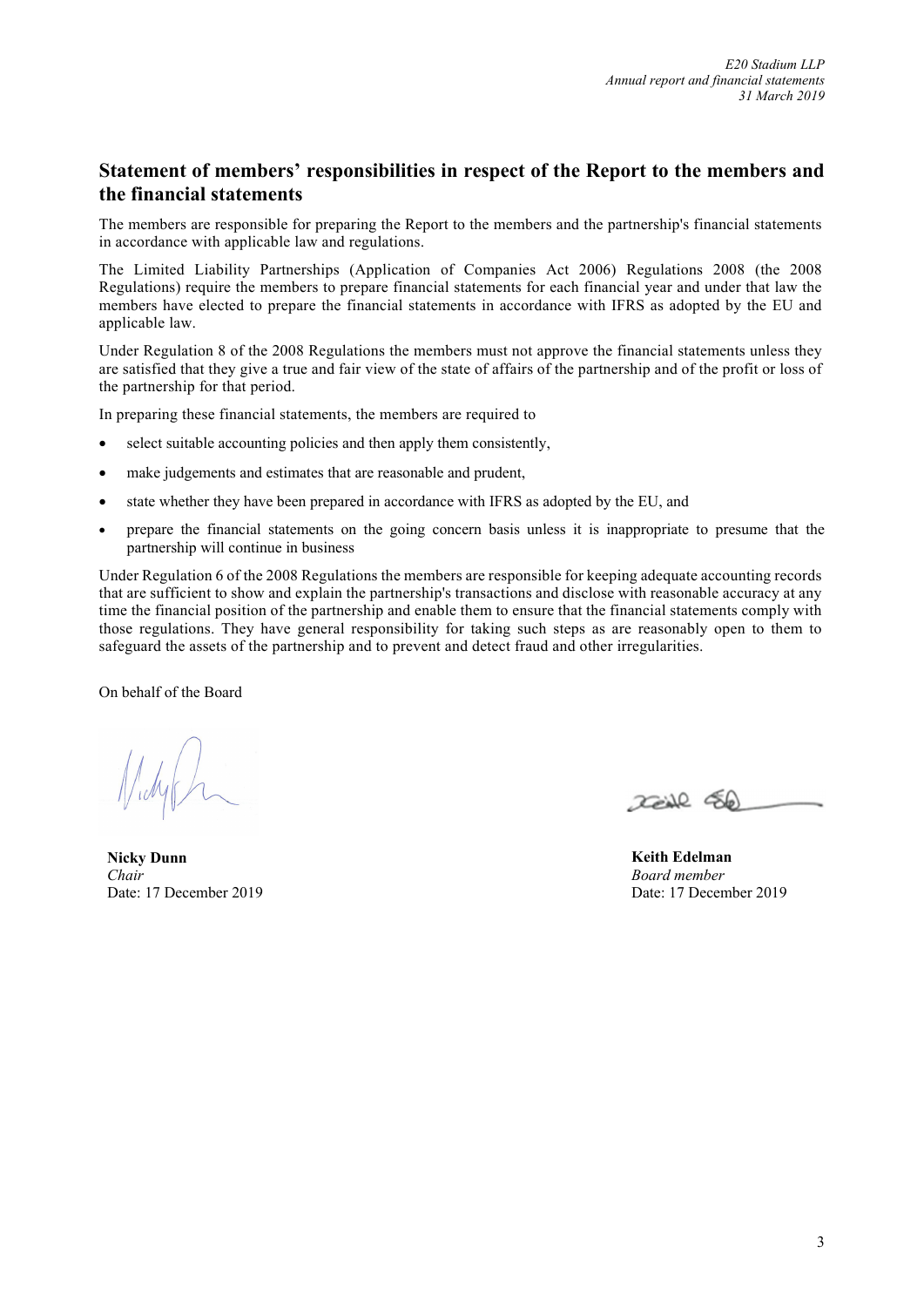### **INDEPENDENT AUDITOR'S REPORT TO THE MEMBERS OF E20 STADIUM COMPANY LIMITED LIABILITY PARTNERSHIP ('LLP')**

### **Opinion**

We have audited the financial statements of E20 Stadium Company LLP ('the parent Limited Liability Partnership') and its subsidiary (the 'group') for the year ended 31 March 2019 which comprise the Group and Parent Income statement, the Group and Parent Statement of financial position, the Group and Parent statement of changes in equity, and the Group and Parent statement of cash flows, and the related notes 1 to 19, including a summary of significant accounting policies. The financial reporting framework that has been applied in their preparation is applicable law and International Financial Reporting Standards (IFRSs) as adopted by the European Union and, as regards the parent Limited Liability Partnership financial statements, as applied in accordance with the provisions of the Companies Act 2006, as applied to limited liability partnerships.

In our opinion:

- the financial statements give a true and fair view of the group's and of the parent Limited Liability Partnership's affairs as at 31 March 2019 and of the group's and parent Limited Liability Partnership's loss for the year then ended;
- the financial statements have been properly prepared in accordance with IFRSs as adopted by the European Union;
- the financial statements have been prepared in accordance with the requirements of the Companies Act 2006, as applied to limited liability partnerships.

#### **Basis for opinion**

We conducted our audit in accordance with International Standards on Auditing (UK) (ISAs (UK)) and applicable law. Our responsibilities under those standards are further described in the Auditor's responsibilities for the audit of the financial statements section of our report below. We are independent of the group and parent Limited Liability Partnership in accordance with the ethical requirements that are relevant to our audit of the financial statements in the UK, including the FRC's Ethical Standard, and we have fulfilled our other ethical responsibilities in accordance with these requirements.

We believe that the audit evidence we have obtained is sufficient and appropriate to provide a basis for our opinion.

#### **Conclusions relating to going concern**

We have nothing to report in respect of the following matters in relation to which the ISAs (UK) require us to report to you where:

- the members' use of the going concern basis of accounting in the preparation of the financial
- statements is not appropriate; or
- the members have not disclosed in the financial statements any identified material uncertainties that may cast significant doubt about the group's or the parent Limited Liability Partnership's ability to continue to adopt the going concern basis of accounting for a period of at least twelve months from the date when the financial statements are authorised for issue.

#### **Other information**

The other information comprises the information included in the annual report, other than the financial statements and our auditor's report thereon. The members are responsible for the other information.

Our opinion on the financial statements does not cover the other information and we do not express any form of assurance conclusion thereon.

In connection with our audit of the financial statements, our responsibility is to read the other information and, in doing so, consider whether the other information is materially inconsistent with the financial statements or our knowledge obtained in the audit or otherwise appears to be materially misstated. If we identify such material inconsistencies or apparent material misstatements, we are required to determine whether there is a material misstatement in the financial statements or a material misstatement of the other information. If, based on the work we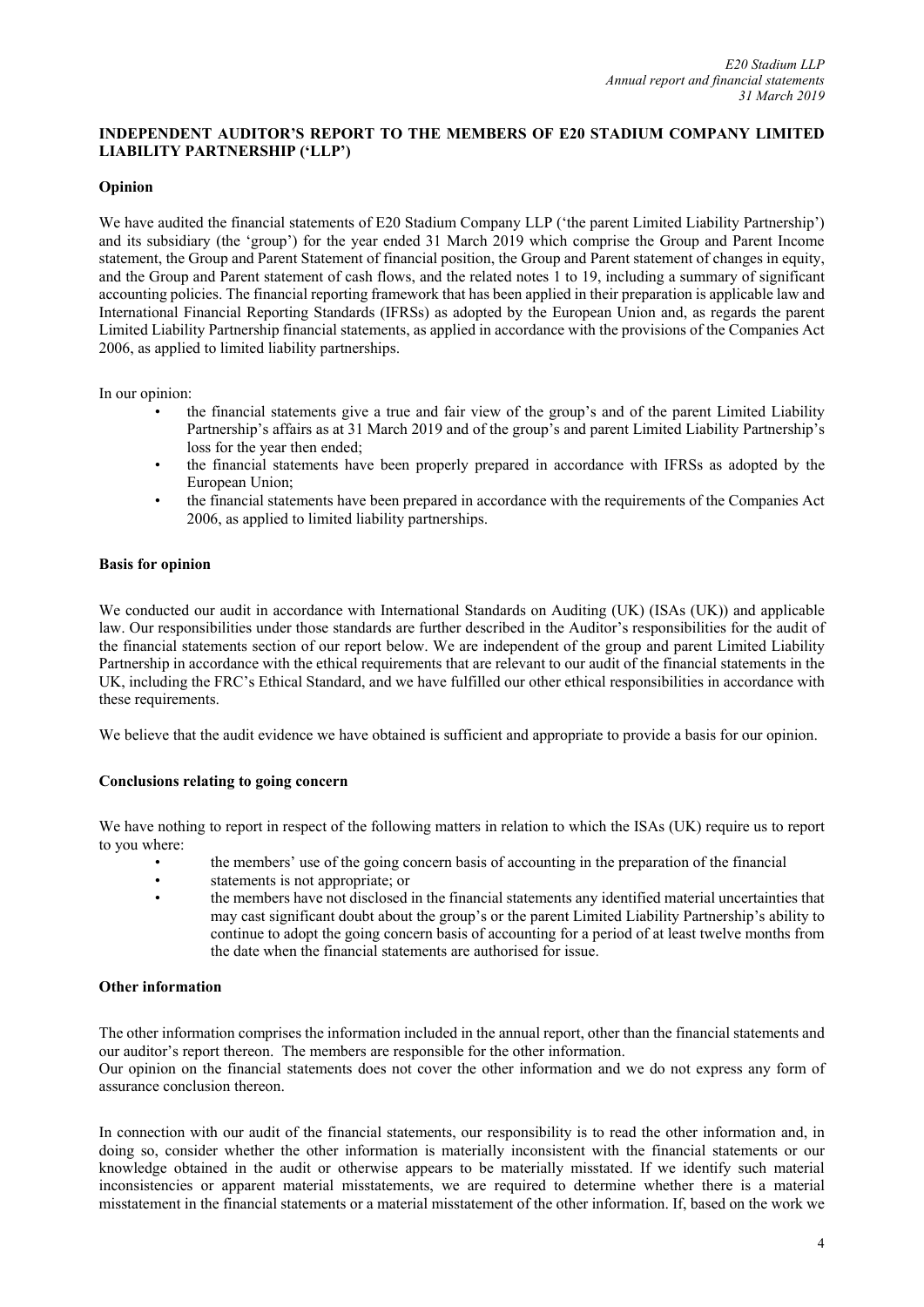have performed, we conclude that there is a material misstatement of the other information, we are required to report that fact.

We have nothing to report in this regard.

#### Matters on which we are required to report by exception

We have nothing to report in respect of the following matters in relation to which the Companies Act 2006, as applied to limited liability partnerships, requires us to report to you if, in our opinion:

- adequate accounting records have not been kept by the parent Limited Liability Partnership, or returns adequate for our audit have not been received from branches not visited by us; or
- the parent Limited Liability Partnership financial statements are not in agreement with the  $\bullet$ accounting records and returns; or
- we have not received all the information and explanations we require for our audit.

#### **Responsibilities of members**

As explained more fully in the members' responsibilities statement set out on page 3, the members are responsible for the preparation of the financial statements and for being satisfied that they give a true and fair view, and for such internal control as the members determine is necessary to enable the preparation of financial statements that are free from material misstatement, whether due to fraud or error.

In preparing the financial statements, the members are responsible for assessing the group's and the parent Limited Liability Partnership's ability to continue as a going concern, disclosing, as applicable, matters related to going concern and using the going concern basis of accounting unless the members either intend to liquidate the group or the parent Limited Liability Partnership or to cease operations, or have no realistic alternative but to do so.

#### Auditor's responsibilities for the audit of the financial statements

Our objectives are to obtain reasonable assurance about whether the financial statements as a whole are free from material misstatement, whether due to fraud or error, and to issue an auditor's report that includes our opinion. Reasonable assurance is a high level of assurance but is not a guarantee that an audit conducted in accordance with ISAs (UK) will always detect a material misstatement when it exists. Misstatements can arise from fraud or error and are considered material if, individually or in the aggregate, they could reasonably be expected to influence the economic decisions of users taken on the basis of these financial statements.

A further description of our responsibilities for the audit of the financial statements is located on the Financial Reporting Council's website at https://www.frc.org.uk/auditorsresponsibilities. This description forms part of our auditor's report.

#### Use of our report

This report is made solely to the Limited Liability Partnership's members, as a body, in accordance with Chapter 3 of Part 16 of the Companies Act 2006, as applied to limited liability partnerships. Our audit work has been undertaken so that we might state to the Limited Liability Partnership members those matters we are required to state to them in an auditor's report and for no other purpose. To the fullest extent permitted by law, we do not accept or assume responsibility to anyone other than the Limited Liability Partnership and the Limited Liability Partnership's members as a body, for our audit work, for this report, or for the opinions we have formed.

Ernst+ Young LLP

Andrew Brittain (Senior statutory auditor) for and on behalf of Ernst & Young LLP, Statutory Auditor London (4 December 2019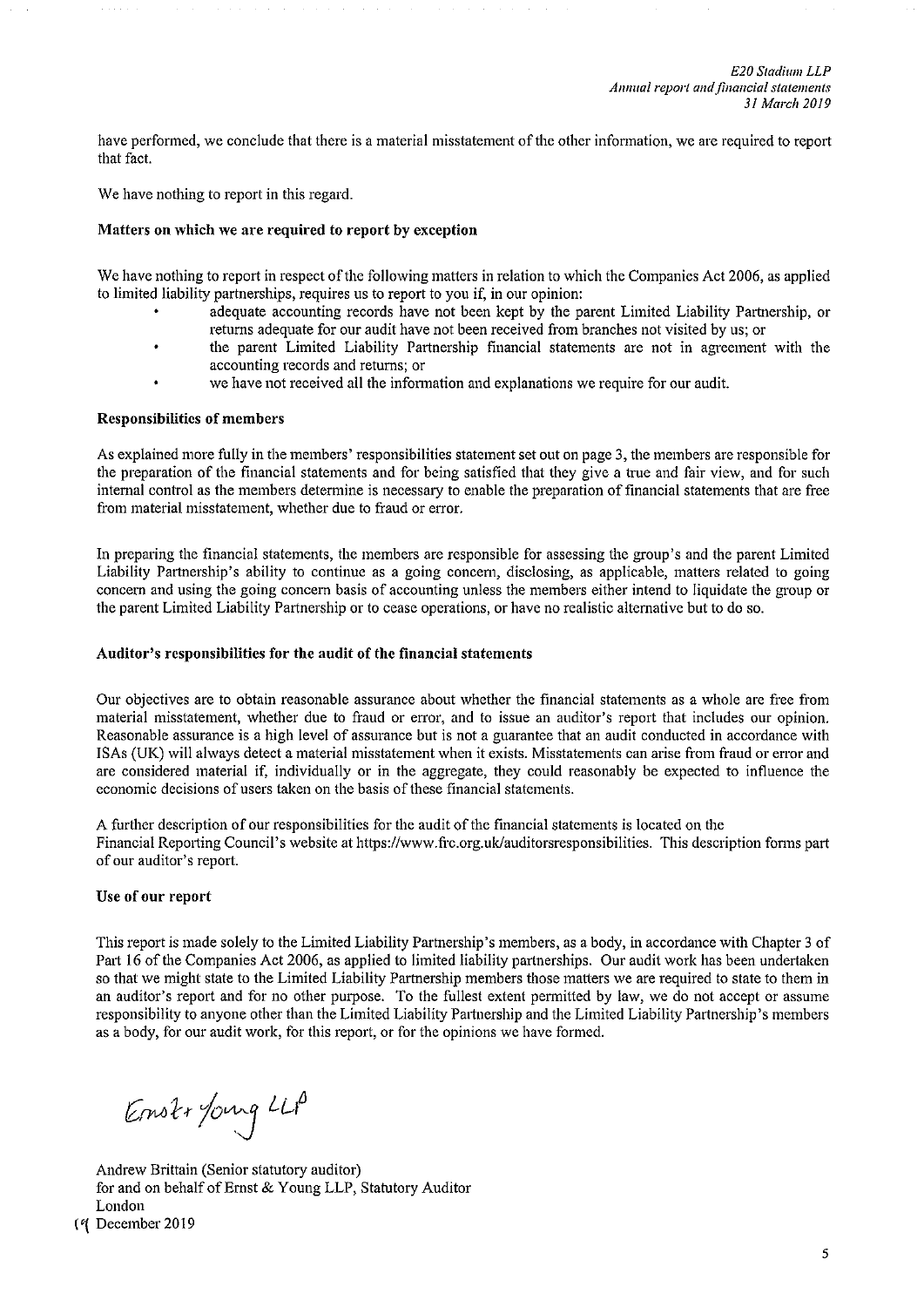Notes:

1. The maintenance and integrity of the E20 Stadium Company Limited LLP web site is the responsibility of the members; the work carried out by the auditors does not involve consideration of these matters and, accordingly, the auditors accept no responsibility for any changes that may have occurred to the financial statements since they were initially presented on the web site.

2. Legislation in the United Kingdom governing the preparation and dissemination of financial statements may differ from legislation in other jurisdictions.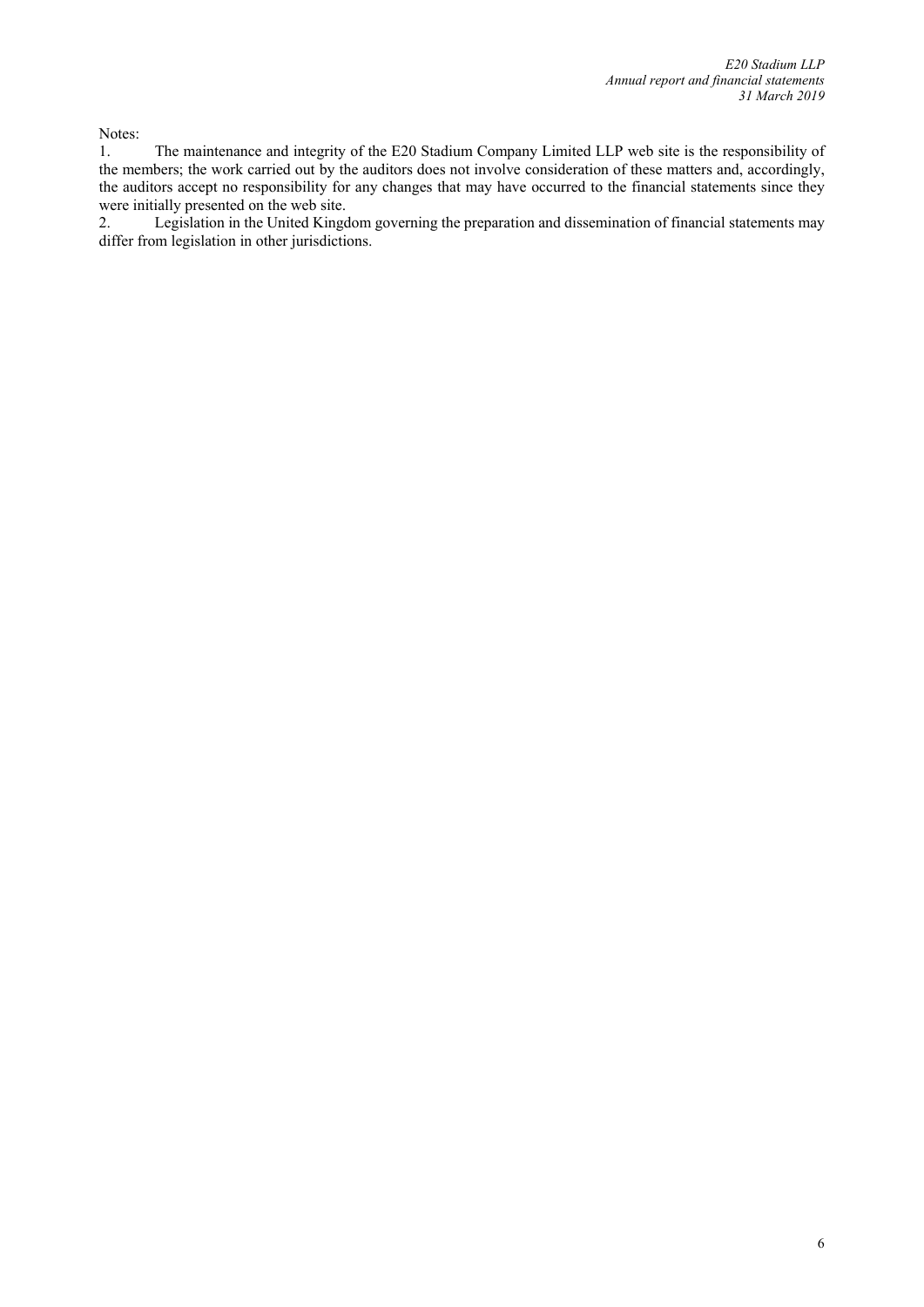## **Income statement**

|                                                                    | <b>Note</b>    | Group<br>2019<br>£'000 | Entity<br>2019<br>£'000 | <b>Entity</b><br>2018<br>£'000 |
|--------------------------------------------------------------------|----------------|------------------------|-------------------------|--------------------------------|
| Revenue                                                            | $\mathfrak{2}$ | 5,662                  | 5,721                   | 9,582                          |
| Cost of sales                                                      | 3              | (15, 405)              | (17,270)                | (21, 384)                      |
|                                                                    |                | (9,743)                | (11, 549)               | (11, 802)                      |
| Other operating expenses                                           | 3              | (8,113)                | (5,771)                 | (7,596)                        |
| <b>Operating loss</b>                                              |                | (17, 856)              | (17,320)                | (19,398)                       |
| <b>Financing Costs</b>                                             | 3              | (2,256)                | (2,256)                 | (407)                          |
| Depreciation and impairment                                        | 3              | (2,198)                | (2,637)                 | (2,950)                        |
| <b>Exceptional</b> costs                                           | 3              | (5,964)                | (4,869)                 |                                |
| Loss for the financial year - attributable to members              |                | (28, 273)              | (27,082)                | (22, 755)                      |
| Total comprehensive loss for the year - attributable<br>to members |                | (28, 273)              | (27,082)                | (22, 755)                      |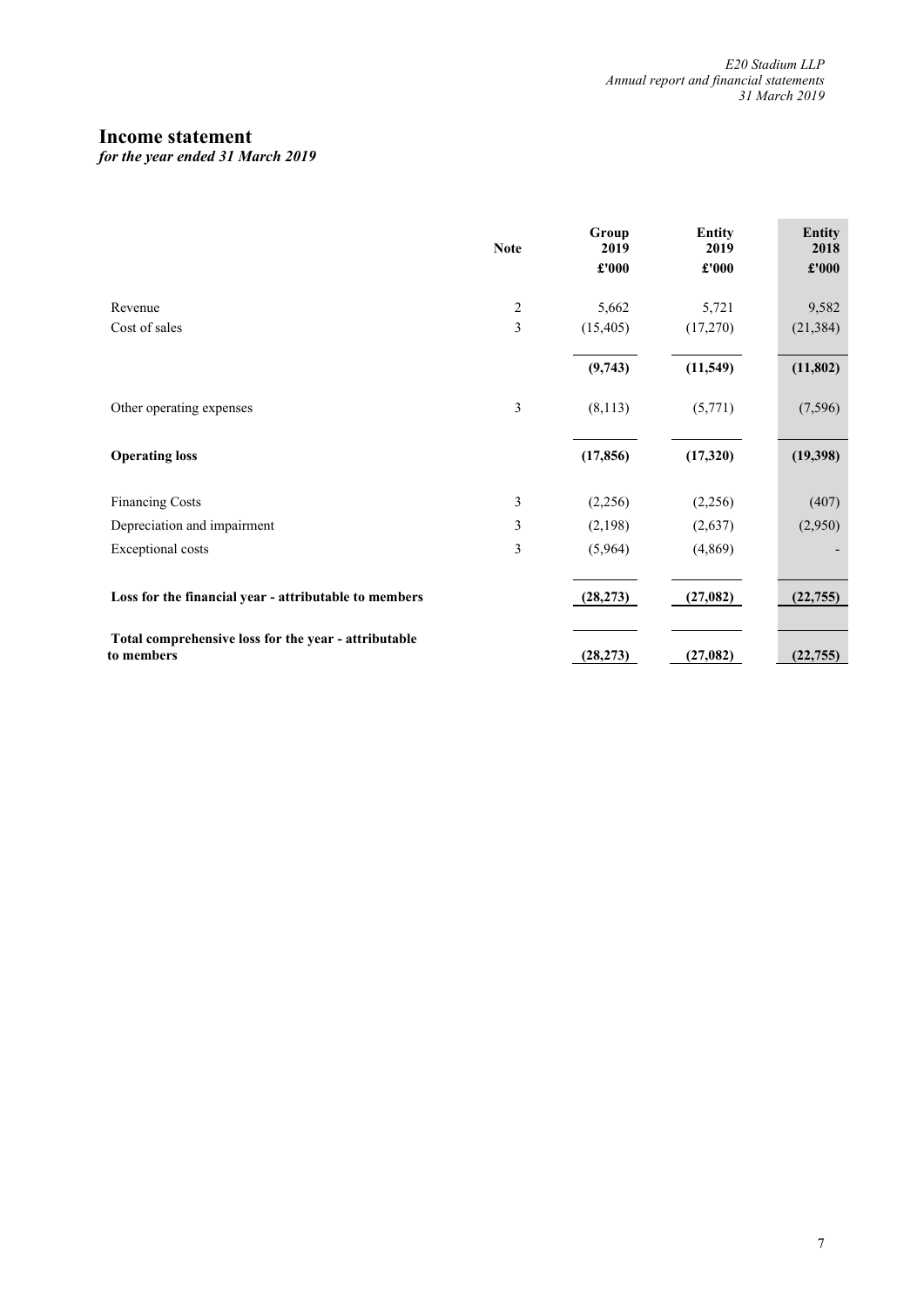### **Statement of financial position**

|                                           |                | Group      | <b>Entity</b> | <b>Entity</b> |
|-------------------------------------------|----------------|------------|---------------|---------------|
|                                           | <b>Note</b>    | 2019       | 2019          | 2018          |
| <b>Assets</b>                             |                | £'000      | £'000         | £'000         |
| <b>Non-current assets</b>                 |                |            |               |               |
| Property, plant and equipment             | $\overline{4}$ | 3,689      | (0)           |               |
|                                           |                | 3,689      | (0)           |               |
| <b>Current assets</b>                     |                |            |               |               |
| Trade and other receivables               | 5              | 5,871      | 2,415         | 2,601         |
| Cash and cash equivalents                 | 6              | 3,939      | 491           | 2,017         |
|                                           |                | 9,810      | 2,906         | 4,618         |
| <b>Total assets</b>                       |                | 13,499     | 2,906         | 4,618         |
| <b>Equity and liabilities</b>             |                |            |               |               |
| Equity attributable to members, as owners |                |            |               |               |
| Individual members' capital               |                |            |               |               |
| Other reserves classified as equity       | 9              | (258,091)  | (257, 305)    | (230, 223)    |
| <b>Total equity</b>                       |                | (258,091)  | (257,305)     | (230, 222)    |
| <b>Liabilities</b>                        |                |            |               |               |
| <b>Current liabilities</b>                |                |            |               |               |
| Trade and other payables                  | 7              | 7,170      | 2,084         | 1,904         |
| Provisions                                | 17             | 25,653     | 25,655        | 16,957        |
| Deferred income                           | 7              | 16,925     | 14,646        | 14,797        |
| Amounts due to members                    | 14             | 1,493      | 1,493         | 1,297         |
|                                           |                | 51,240     | 43,877        | 34,956        |
| <b>Non-current liabilities</b>            |                |            |               |               |
| Provisions                                | 17             | 174,988    | 174,988       | 185,436       |
| Long Term Borrowings                      | 8              | 41,347     | 41,347        | 14,449        |
| Long Term Creditors                       | 8              | 4,015      |               |               |
|                                           |                | 220,350    | 216,335       | 199,885       |
| <b>Total liabilities</b>                  |                | 271,590    | 260,213       | 234,840       |
| <b>Total equity and liabilities</b>       |                | 13,499     | 2,908         | 4,618         |
| <b>Total members' interests</b>           |                |            |               |               |
| Individual members' capital               |                |            |               |               |
| Other reserves classified as equity       |                | (258,091)  | (257, 305)    | (230, 223)    |
|                                           |                | (258,091)  | (257, 305)    | (230, 223)    |
| Amounts due to members                    | 14             | 1,493      | 1,493         | 1,297         |
|                                           |                | (256, 598) | (255, 811)    | (228, 925)    |

Nichy

**Nicky Dunn** *Chair* Date: 17 December 2019

seare El

**Keith Edelman** *Board member* Date: 17 December 2019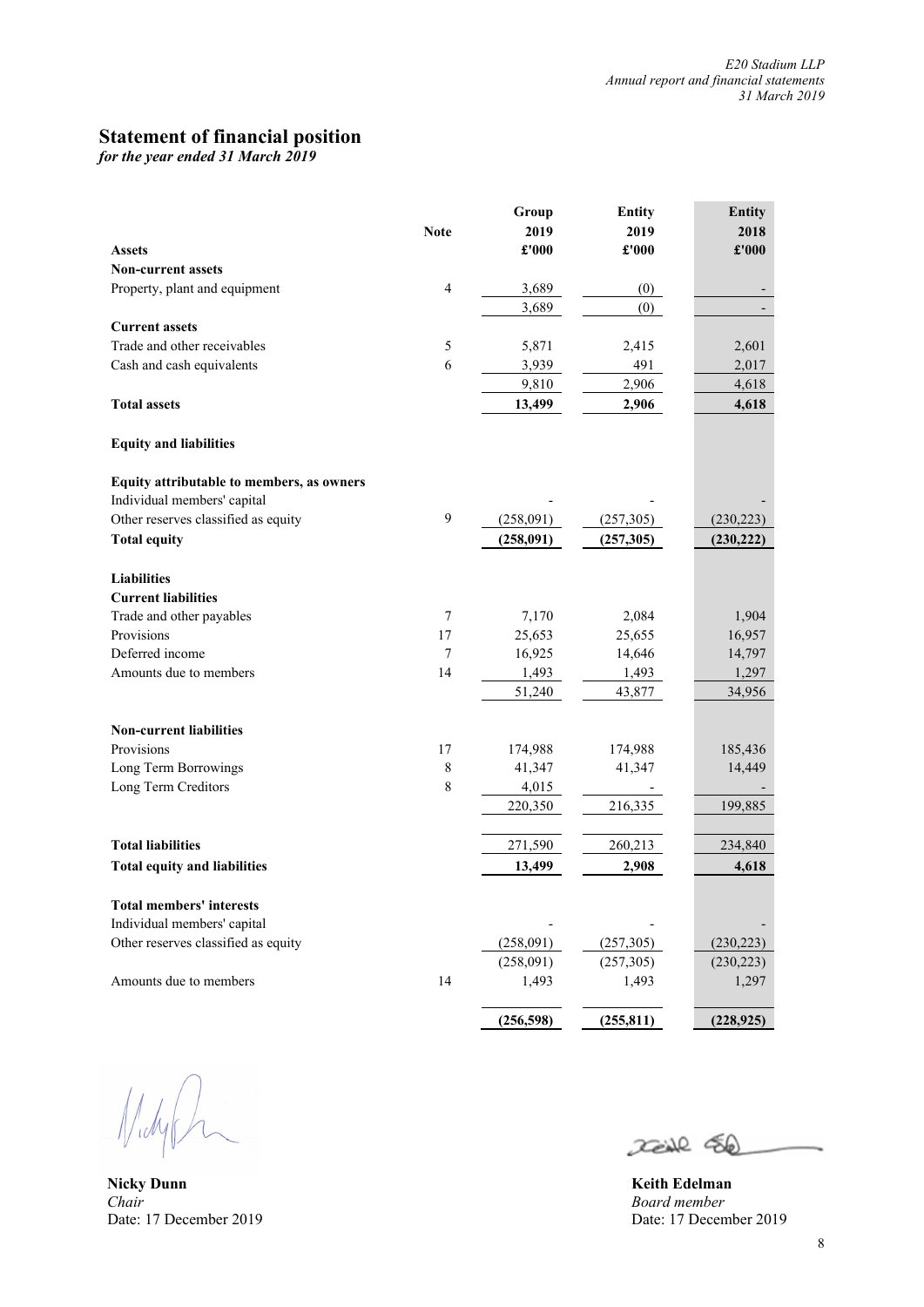## **Statement of changes in equity**

|                                                                   | <b>Note</b> | <b>Individual</b><br>members'<br>capital<br>£'000 | Members'<br>other<br>reserves<br>£'000 | Group<br>£'000 |
|-------------------------------------------------------------------|-------------|---------------------------------------------------|----------------------------------------|----------------|
| <b>Balance at 1 April 2017</b>                                    |             |                                                   | (214,964)                              | (214,964)      |
| Capital introduced by members                                     | 9           | 7,497                                             |                                        | 7,497          |
| Losses for the financial year 2017                                |             |                                                   | (22,756)                               | (22, 756)      |
| Members interest after allocation of profit/(losses) for the year |             | 7,497                                             | (237,720)                              |                |
| Profits/(losses) allocated to members during the year             | 9           | (7, 497)                                          | 7,497                                  |                |
| <b>Balance at 31 March 2018</b>                                   |             |                                                   | (230, 223)                             |                |
| <b>Balance at 1 April 2018</b>                                    |             |                                                   | (230, 223)                             | (230, 223)     |
| Capital introduced by members                                     | 9           |                                                   |                                        |                |
| Losses for the financial year 2018                                |             |                                                   | (27,082)                               | (28, 273)      |
| Members interest after allocation of profit/(losses) for the year |             |                                                   | (257,305)                              | (258,091)      |
| Profits/(losses) allocated to members during the year             | 9           |                                                   |                                        |                |
| Other transactions with members                                   |             |                                                   |                                        |                |
| <b>Balance at 31 March 2019</b>                                   |             |                                                   | (257,305)                              | (258,091)      |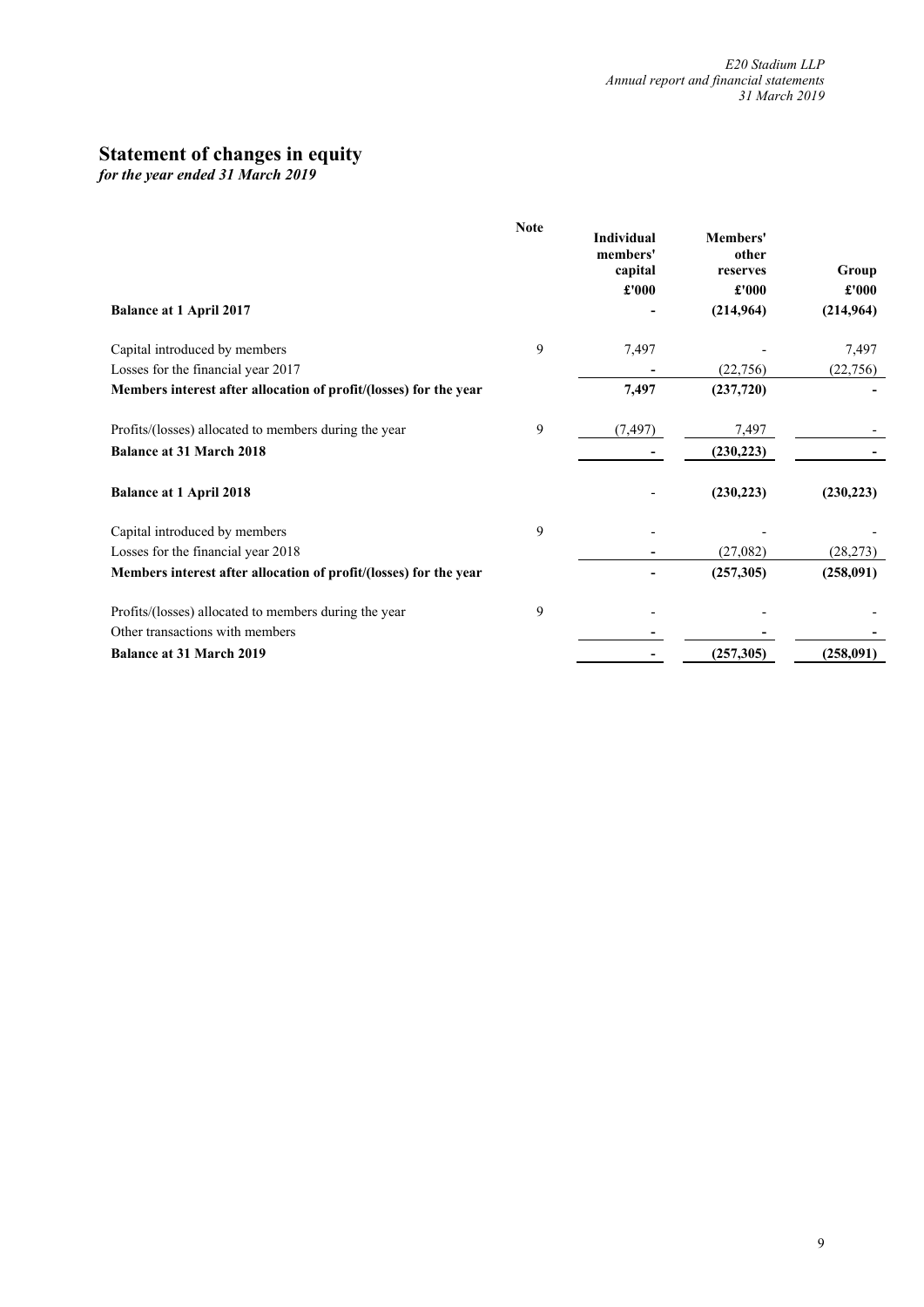## **Statement of cash flows**

|                                                                         | <b>Note</b> | Group<br>2019<br>$\pounds$ '000 | <b>Entity</b><br>2019<br>£'000 | Entity<br>2018<br>£'000 |
|-------------------------------------------------------------------------|-------------|---------------------------------|--------------------------------|-------------------------|
| Cash flows from operating activities                                    |             |                                 |                                |                         |
| Loss for the financial year                                             |             | (28, 273)                       | (27,082)                       | (22,756)                |
| Adjustments for                                                         |             |                                 |                                |                         |
| Depreciation and impairment                                             | 4           | 2,637                           | 3,337                          | 2,950                   |
|                                                                         |             | (25, 637)                       | (23, 745)                      | (19, 806)               |
| (Increase)/decrease in trade and other receivables                      |             | (3,271)                         | 185                            | (1,066)                 |
| Increase/(decrease) in trade and other payables                         |             | 7,981                           | (1,161)                        | 1,230                   |
| Increase/(decrease) in amounts due to members                           |             | (46)                            | (46)                           | 570                     |
| Cash generated from operations                                          |             | (20, 973)                       | (24, 767)                      | (19,072)                |
| Net cash flows from operating activities                                |             | (20, 973)                       | (24, 767)                      | (19,072)                |
| Cash flows from investing activities                                    |             |                                 |                                |                         |
| Acquisition of property, plant and equipment                            | 4           | (6,325)                         | (2,637)                        | (2,950)                 |
| Acquisition of a subsidiary                                             |             |                                 | (700)                          |                         |
| (Increase)/decrease in receivables from investing activities            |             |                                 |                                | (32)                    |
| Increase/(decrease) in payables from investing activities               |             | (452)                           | (410)                          | (597)                   |
| Increase/(decrease) in amounts due to members from investing activities |             | 241                             | 241                            | 23                      |
| Increase/(decrease) in deferred income and provisions                   |             | 2,127                           | (152)                          | (109)                   |
| Net cash flows from investing activities                                |             | (4, 409)                        | (3,657)                        | (3,665)                 |
| <b>Cash flows from financing activities</b>                             |             |                                 |                                |                         |
| Capital introduced by individual members                                |             | 405                             |                                | 7,497                   |
| Increase/(decrease in borrowing)                                        |             | 26,898                          | 26,898                         | 14,449                  |
| Net cash flows from financing activities                                |             | 27,303                          | 26,898                         | 21,946                  |
| Net increase/(decrease) in cash and cash equivalents                    |             | 1,921                           | (1,527)                        | (791)                   |
| Cash and cash equivalents at the beginning of the year                  | 6           | 2,017                           | 2,017                          | 2,808                   |
| Cash and cash equivalents at the end of the year                        |             | 3,939                           | 491                            | 2,017                   |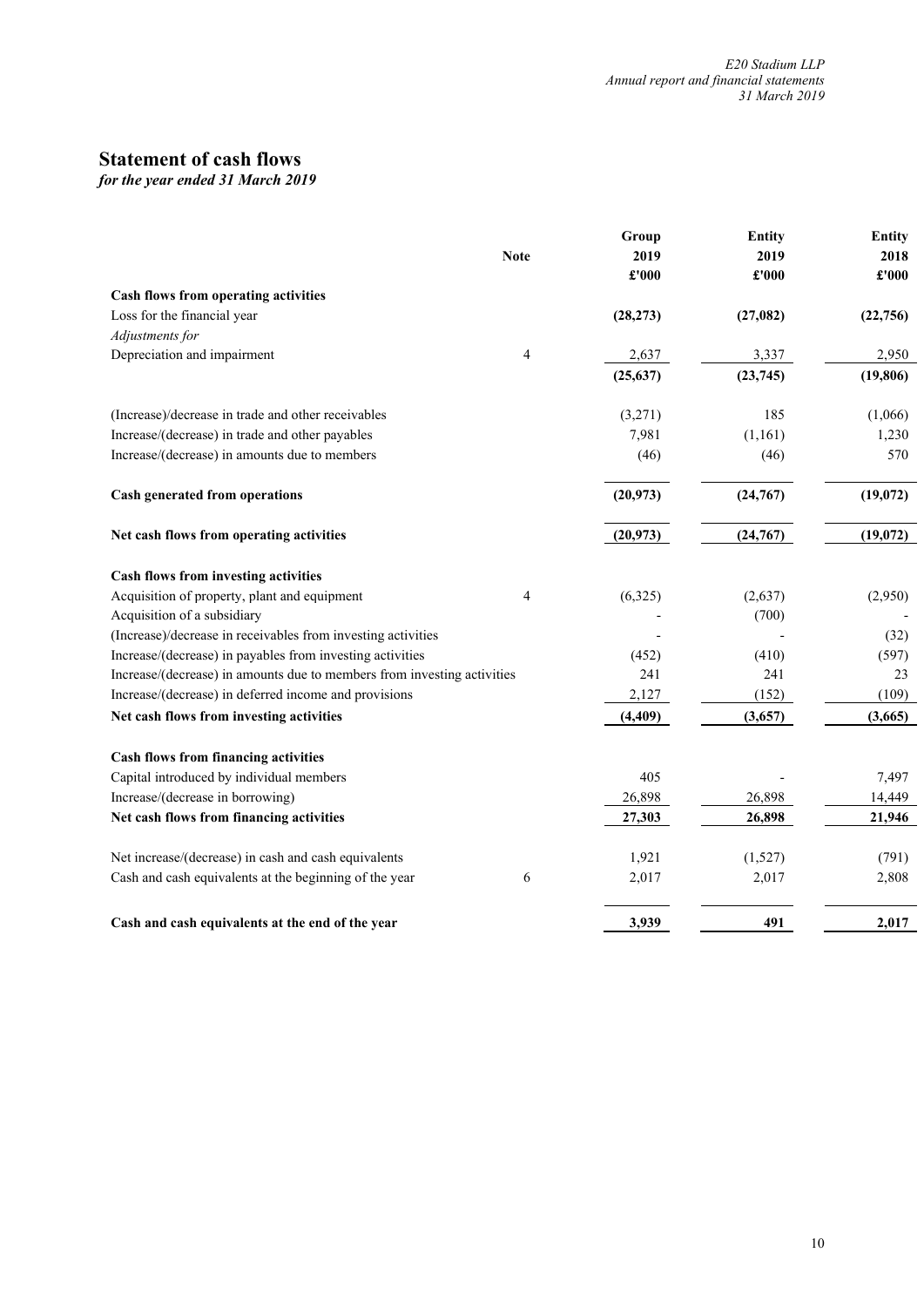### **Notes**  *(forming part of the financial statements)*

### **1 Accounting policies**

E20 Stadium LLP (the "partnership") is a partnership incorporated and domiciled in the UK.

The partnership financial statements have been prepared and approved by the directors in accordance with International Financial Reporting Standards as adopted by the EU ("Adopted IFRSs").

Judgements made by the directors, in the application of these accounting policies that have significant effect on the financial statements and estimates with a significant risk of material adjustment in the next year are discussed in note 15.

### *1.1 Measurement convention*

The financial statements are prepared on the historical cost basis except that the property, plant and equipment are stated at their fair value.

### *1.2 Property, plant and equipment*

Property, plant and equipment are stated at fair value.

Property, plant and equipment are measured initially at cost, including transaction costs, and subsequently measured at fair value with any change therein recognised in profit or loss.

An external, independent valuer, having an appropriate recognised professional qualification, values the property, plant and equipment every year.

Where parts of an item of property, plant and equipment have different useful lives, they are accounted for as separate items of property, plant and equipment.

Property, plant and equipment are classified as Assets under Construction during the course of construction.

Depreciation is not being charged on the Stadium asset whilst it is revalued on an annual basis.

### *1.3 Expenses*

### *Operating lease payments*

Leases in which the partnership does not assume substantially all the risks and rewards of ownership of the leased asset are classified as operating leases. Where land and buildings are held under leases the accounting treatment of the land is considered separately from that of the buildings.

Payments made under operating leases are recognised in the income statement on a straight-line basis over the term of the lease. Lease incentives received are recognised in the income statement as an integral part of the total lease expense.

### *Borrowing costs*

Borrowing costs are interest and other costs that an entity incurs in connection with the borrowing of funds. The interest expenses associated with borrowings to fund working capital are not capitalised and are expensed through the income statement.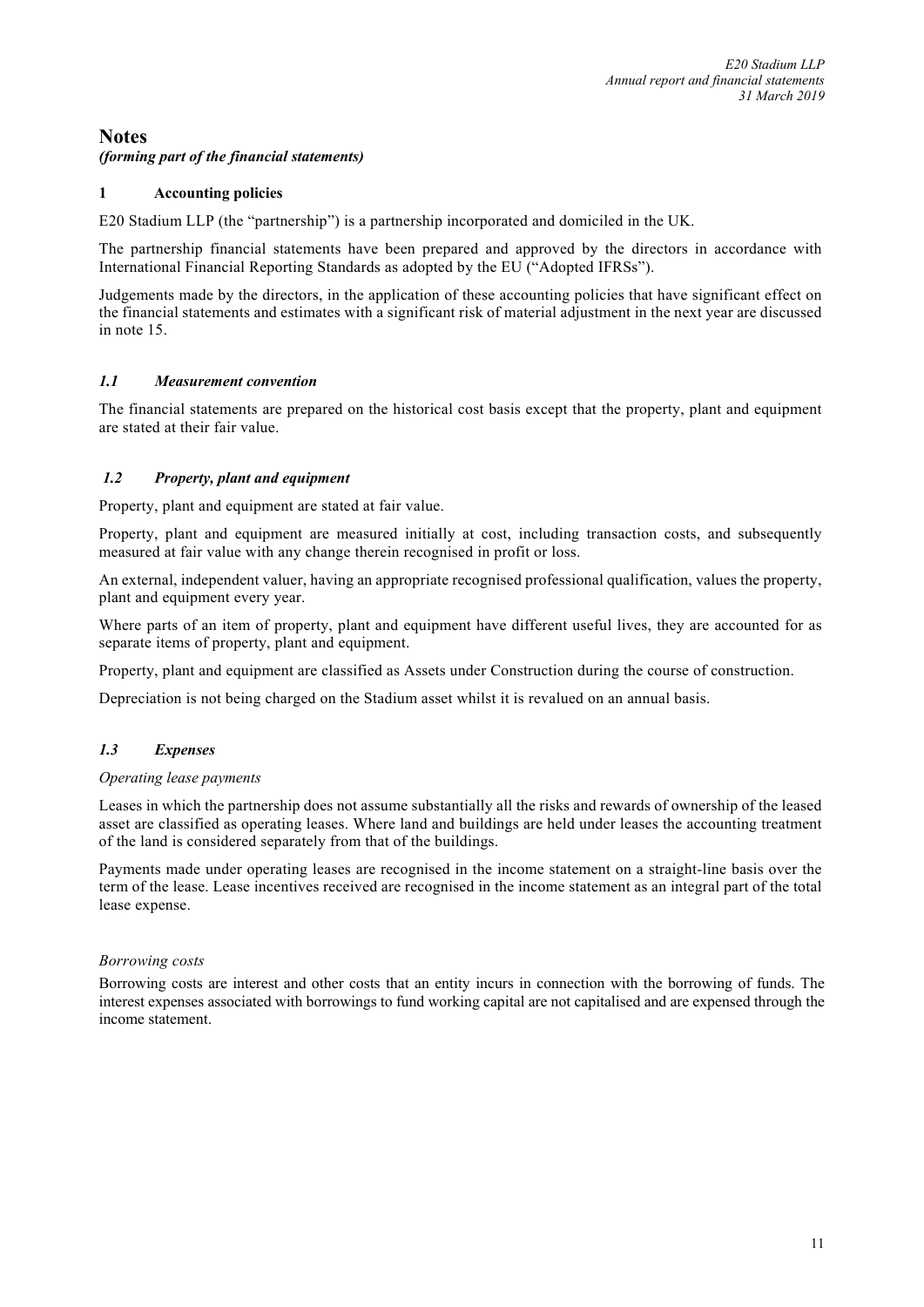### *1.4 Revenue from contracts with customers*

Revenue from contracts with customers is recognised when control of the goods or services are transferred to the customer at an amount that reflects the consideration to which the partnership expects to be entitled in exchange for those goods or services. The partnership has concluded that it is the principal in its revenue arrangements because it typically controls the goods or services before transferring them to the customer. This includes:

- Revenues generated from the organisation of events, which are recorded as deferred income until the event occurs.
- Revenues from the Stadium operator, at entity level, which are recognised at the point the partnership becomes contractually obliged to those revenues.
- Revenues generated from other sources (such as recharges), which are recognised when it is probable that future economic benefits will flow to the entity and these benefits can be measured reliably.

### *1.5 Taxation*

Taxation on all partnership profits is solely the liability of members. Consequently, neither taxation nor related deferred taxation arising in respect of the partnership are accounted for in these financial statements.

### *1.6 Financial instruments*

### *Trade and other receivables*

Trade and other receivables due in less than 12 months are recognised at their nominal amount less impairment losses. Subsequent to initial recognition, trade and other receivables are valued at amortised cost less impairment losses.

### *Cash and cash equivalent*

The cash and cash equivalents are stated at their nominal values, as this approximates to amortised cost.

### *Trade and other payables*

Trade and other payables are initially recognised at fair value, based upon the nominal amount outstanding. Subsequent to initial recognition, they are recorded at amortised cost.

### *1.7 Provisions*

A provision is recognised when the partnership has a present legal or constructive obligation as a result of a past event and it is probable that an outflow of economic benefits will be required to settle its obligation. If the effect is material, provisions are determined by discounting the expected future cash flows at pre-tax rate that reflects current market assessments of the time value of money.

A provision is also recognised when the partnership is deemed to have a contract that is onerous as defined by IAS 37.

### *1.8 Allocations of profit or loss*

The allocation of losses to those who were members of the partnership during the financial year occurs at the discretion of the Board. Unallocated profits or losses are shown in equity as "Other reserves".

### *1.9 Members' contributions*

Contributions made by members of the partnership are recognised in the accounts at the point a sales invoice is presented for payment or cash settlement of the invoice is received, whichever is later.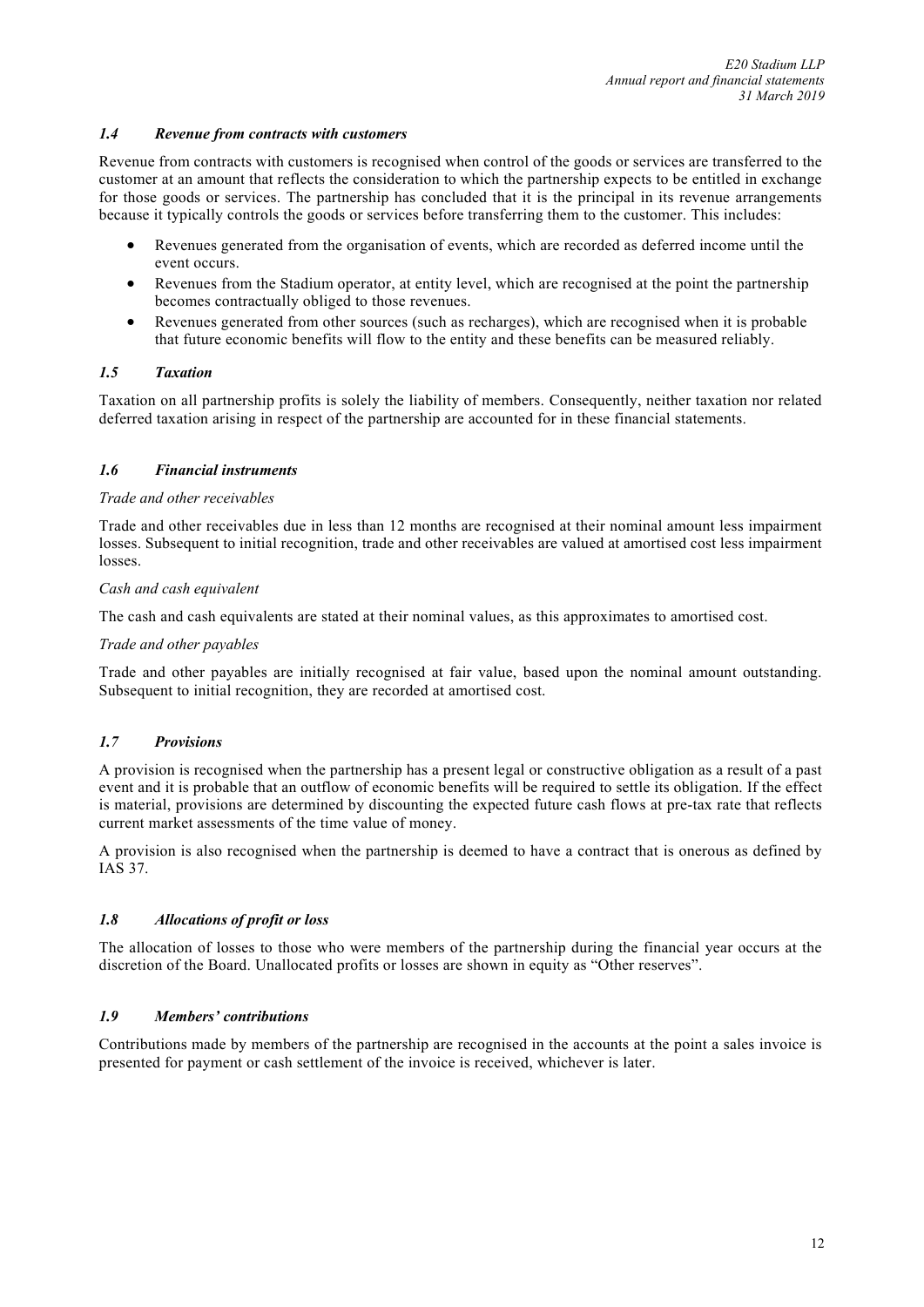### *1.10 Going Concern*

The partnership is currently dependent for its working capital on funds provided by LLDC, the provision of which is subject to E20 Stadium LLP demonstrating to LLDC and the Greater London Authority satisfactory progress against the agreed restructuring plan. The Directors have an expectation based on progress made to date and discussions with LLDC and the Greater London Authority that further funding will be made available for a period of at least one year from the date of approval of these accounts.

For these reasons, the directors have concluded that it is appropriate to prepare the accounts on a going concern basis.

### *1.11 Basis of consolidation*

The consolidated financial statements comprise the financial statements of E20 Stadium LLP and its subsidiary as at 31 March 2019.

Subsidiaries are all entities over which the partnership has power, i.e. it has existing rights that give it the ability to direct the relevant activities (the activities that significantly affect the subsidiary's returns), exposure or rights, to variable returns from its involvement with the subsidiary and the ability to use its power over the subsidiary to affect the amount of the partnership's returns. The partnership normally obtains and exercises control through voting rights.

The existence and effect of potential voting rights that are currently exercisable or convertible are considered when assessing whether the partnership controls another entity. Subsidiaries are fully consolidated from the date on which control is transferred to the partnership. They are de-consolidated from the date that control ceases.

During the 2018/19 financial year, E20 Stadium LLP took control of the Stadium operator, London Stadium 185 Limited, by purchasing, in full, its share capital from the previous owner, Vinci Stadium. Accordingly, the financial results of London Stadium 185 Limited are consolidated within these financial statements from the date of acquisition.

### *1.12 Business combinations and goodwill*

The partnership uses the acquisition method of accounting to account for business combinations. The consideration transferred for the acquisition of a subsidiary is the fair values of the assets transferred, the liabilities incurred and the equity interests issued by the partnership. The consideration transferred includes the fair value of any asset or liability resulting from a contingent consideration arrangement. Acquisition related costs are expensed as incurred. Identifiable assets acquired, liabilities and contingent liabilities assumed in a business combination are measured initially at their fair values at the acquisition date. On an acquisition-by-acquisition basis, the partnership recognises any non-controlling interest in the acquiree either at fair value or at the noncontrolling interest's proportionate share of the acquirer's net assets.

The excess of the consideration transferred, the amount of any non-controlling interest in the acquiree and the acquisition-date fair value of any previous equity interest in the acquiree over the fair value of the partnership's share of the identifiable net assets acquired is recorded as goodwill. All intra-group transactions and balances are eliminated on consolidation. Unrealised gains on transactions between the partnership and its subsidiaries are eliminated. Unrealised losses are also eliminated unless the transaction provides evidence of an impairment of the asset transferred. Amounts reported in the financial statements of subsidiaries have been adjusted where necessary to ensure consistency with the accounting policies adopted by the partnership. After initial recognition, goodwill is measured at cost less any accumulated impairment losses.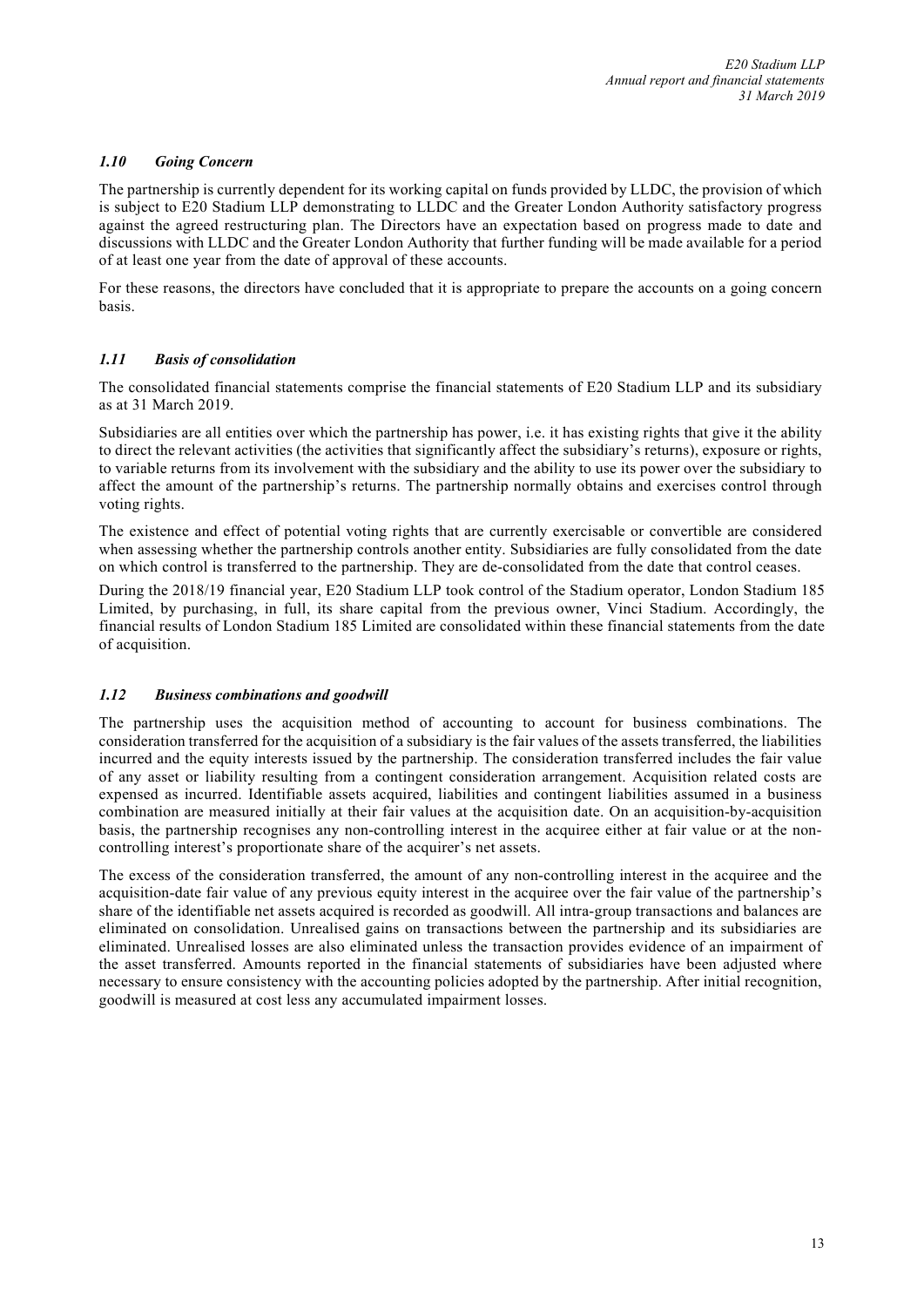#### **2 Revenue**

|                      | Group | <b>Entity</b> | <b>Entity</b> |
|----------------------|-------|---------------|---------------|
|                      | 2019  | 2019          | 2018          |
|                      | £'000 | £'000         | £'000         |
| Operating income     | 5,101 | 5,161         | 5,718         |
| Other recharges      | 559   | 559           | 3,848         |
| Other                |       |               | 16            |
| <b>Total revenue</b> | 5,662 | 5,721         | 9,582         |

Within operating income is £2.7m in fees received from West Ham United Football Club for their use of the Stadium during the 2018/19 financial year; these fees are subsequently passed on to the Stadium operator, London Stadium 185, by E20 Stadium LLP as reflected within 'cost of sales - other' (see note 3). Also in the Entity operating income are revenues received from London Stadium 185; these are eliminated when consolidated in the Group accounts.

Other recharges in the prior year (2017/18) included income from a settlement with one of the partnership's former suppliers.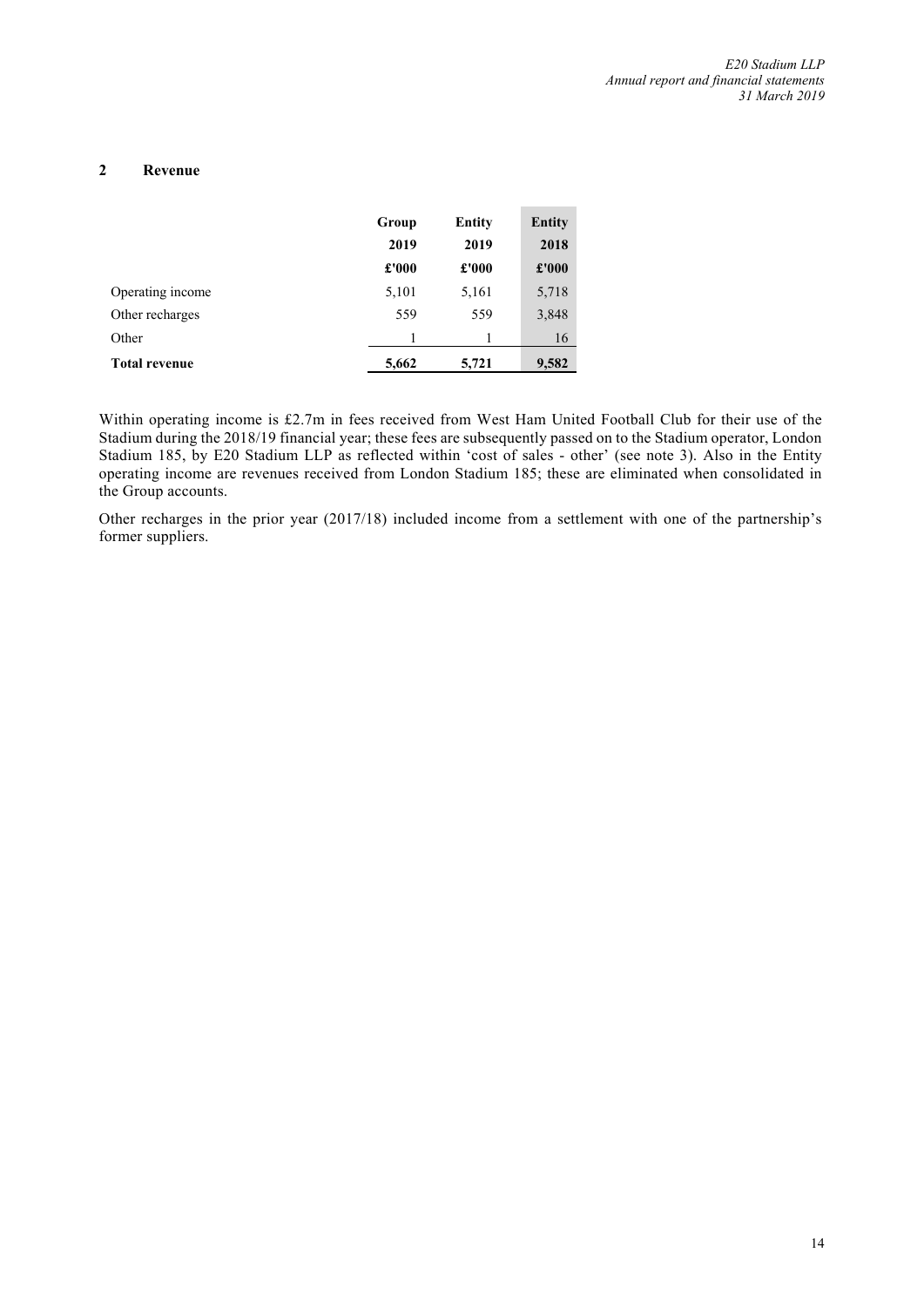### **3 Cost of sales, expenses and auditor's remuneration**

|                                             | Group     | Entity    | Entity        |
|---------------------------------------------|-----------|-----------|---------------|
|                                             | 2019      | 2019      | 2018          |
|                                             | £'000     | £'000     | $\pounds 000$ |
|                                             |           |           |               |
| Cost of sales                               | (15, 406) | (17,271)  | (21, 385)     |
| Impairment of property, plant and equipment | (2,198)   | (2,637)   | (2,950)       |
| Other operating expenses                    | (8,112)   | (5,770)   | (7,595)       |
| <b>Exceptional Costs</b>                    | (5,964)   | (4,869)   |               |
| <b>Financing Costs</b>                      | (2,256)   | (2,256)   | (407)         |
|                                             | (33,936)  | (32, 803) | (32, 337)     |

Cost of sales includes amounts paid to London Stadium 185 for their operator fees (eliminated in the Group accounts) and fees received from West Ham United Football Club. It also includes costs associated with moving the relocatable seating between pitch (football) and athletics mode.

Other operating expenses include professional fees, direct staff costs, general overheads and member recharges.

Financing costs refer to the interest charge that E20 Stadium LLP accrues on the working capital loan from its parent.

Within exceptional costs above are legal fees in relation to the West Ham United Football Club seating capacity court case (which concluded through a negotiated settlement during 2018/19), costs relating to restructuring activities (including that of a restructuring specialist) and the price paid by E20 Stadium LLP to acquire London Stadium 185 Limited and other costs associated with the transaction. These are not deemed to be business-asusual costs and are therefore disclosed separately from the Stadium's underlying operating loss.

| Auditor's remuneration            | Group | Entity | Entity |
|-----------------------------------|-------|--------|--------|
|                                   | 2019  | 2019   | 2018   |
|                                   | £'000 | £'000  | £'000  |
| Audit of the financial statements | (52   | (44)   | (45)   |
|                                   | (52)  | (44)   | (45)   |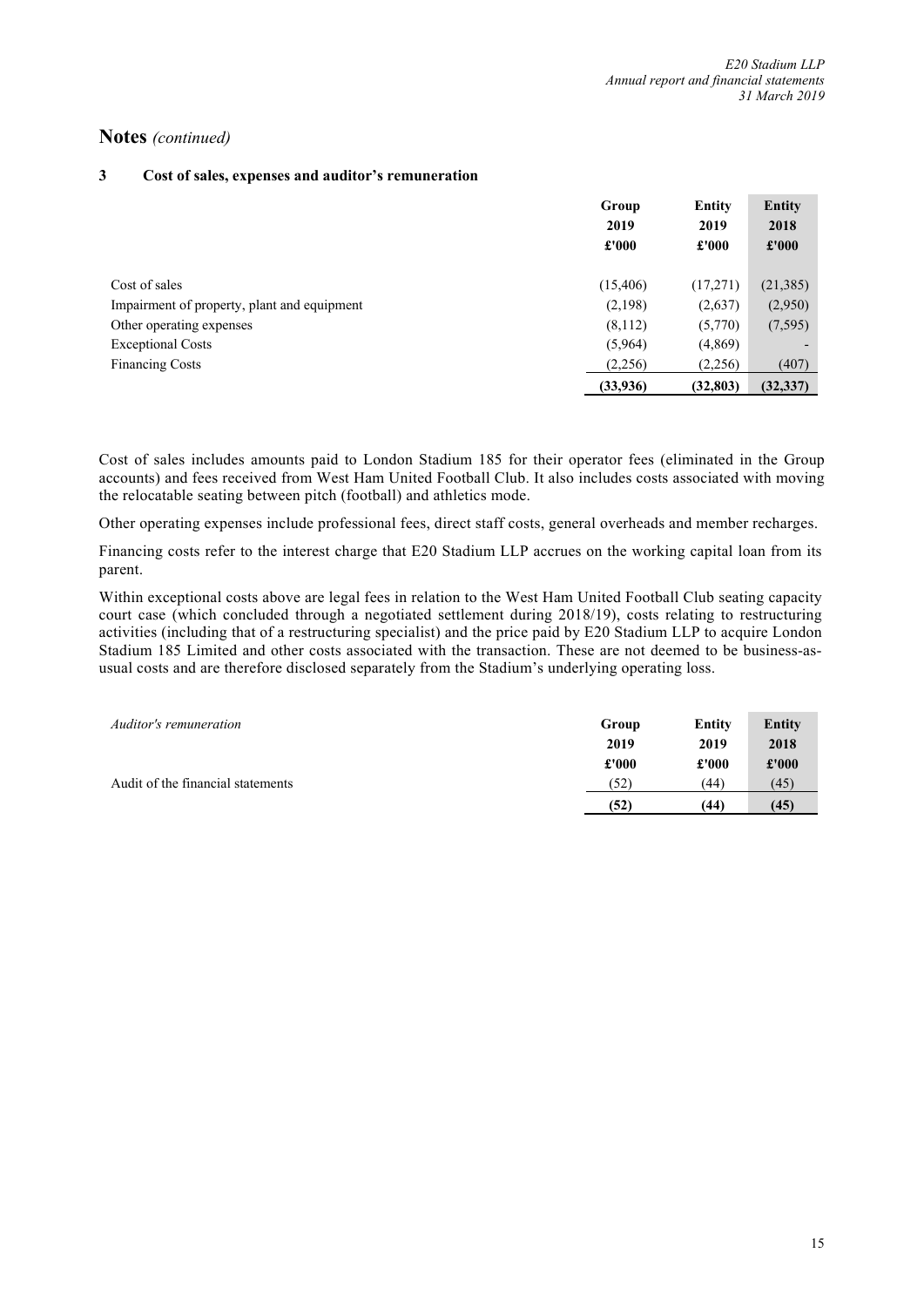### **4 Property, plant and equipment**

|                                     | <b>Stadium</b>                | Entity<br><b>Total</b> | Group<br><b>Total</b> |
|-------------------------------------|-------------------------------|------------------------|-----------------------|
|                                     | £'000                         | £'000                  | £'000                 |
| Balance at 1 April 2017             |                               |                        |                       |
| Additions                           | 2,950                         | 2,950                  | 2,950                 |
| Net losses in fair value adjustment | (2,950)                       | (2,950)                | (2,950)               |
| <b>Balance at 31 March 2018</b>     |                               |                        |                       |
| Balance at 1 April 2018             |                               |                        |                       |
| Additions                           | 2,637                         | 2,637                  | 6,325                 |
| Net losses in fair value adjustment | (2,637)                       | (2,637)                | (2,637)               |
| <b>Balance at 31 March 2019</b>     | $\boldsymbol{\left(0\right)}$ | $\boldsymbol{0}$       | 3,689                 |

#### *Property, plant and equipment*

The transformation of the Stadium and other Stadium enhancements were substantially completed in 2016/17 under the Balfour Beatty contract. Capital costs have continued to be incurred beyond that date in relation to residual Transformation works and other Stadium enhancements.

#### *Revaluation*

The fair value of the Stadium is determined by external, independent property valuers (GL Hearn Limited), having appropriate recognised professional qualifications. The independent valuers provide the fair value of the partnership's property, plant and equipment portfolio annually.

The fair value of the Stadium was determined by considering what market value a hypothetical purchaser would be willing to pay. This assessment considered the level of income that the Stadium can generate in excess of operating expenditure, as well as market data of the performance of other European Stadium developments. Accordingly, all of the property, plant and equipment have been categorised as a Level 3 fair value (see Note 9 for definition) based on the inputs to the valuation technique used.

Forecasts of the partnership's financial outlook, particularly in relation to the cost of hosting West Ham United Football Club and the cost of moving the relocatable seats between pitch (football) and athletics modes, has resulted in the fair value of the Stadium as at 31 March 2019 to be nil (31 March 2018: nil); accordingly, the value of the capital works on the Stadium up to 31 March 2019 are impaired in the partnership's accounts. As the valuation is based upon the partnership's business plan forecasts this carries an element of uncertainty and changes to business plan assumptions could result in a material adjustment to the Stadium's valuation in the coming years. The impairment is recognised in the Income Statement

Additional information on the assumptions used to revalue the property, plant and equipment can be found in note 13.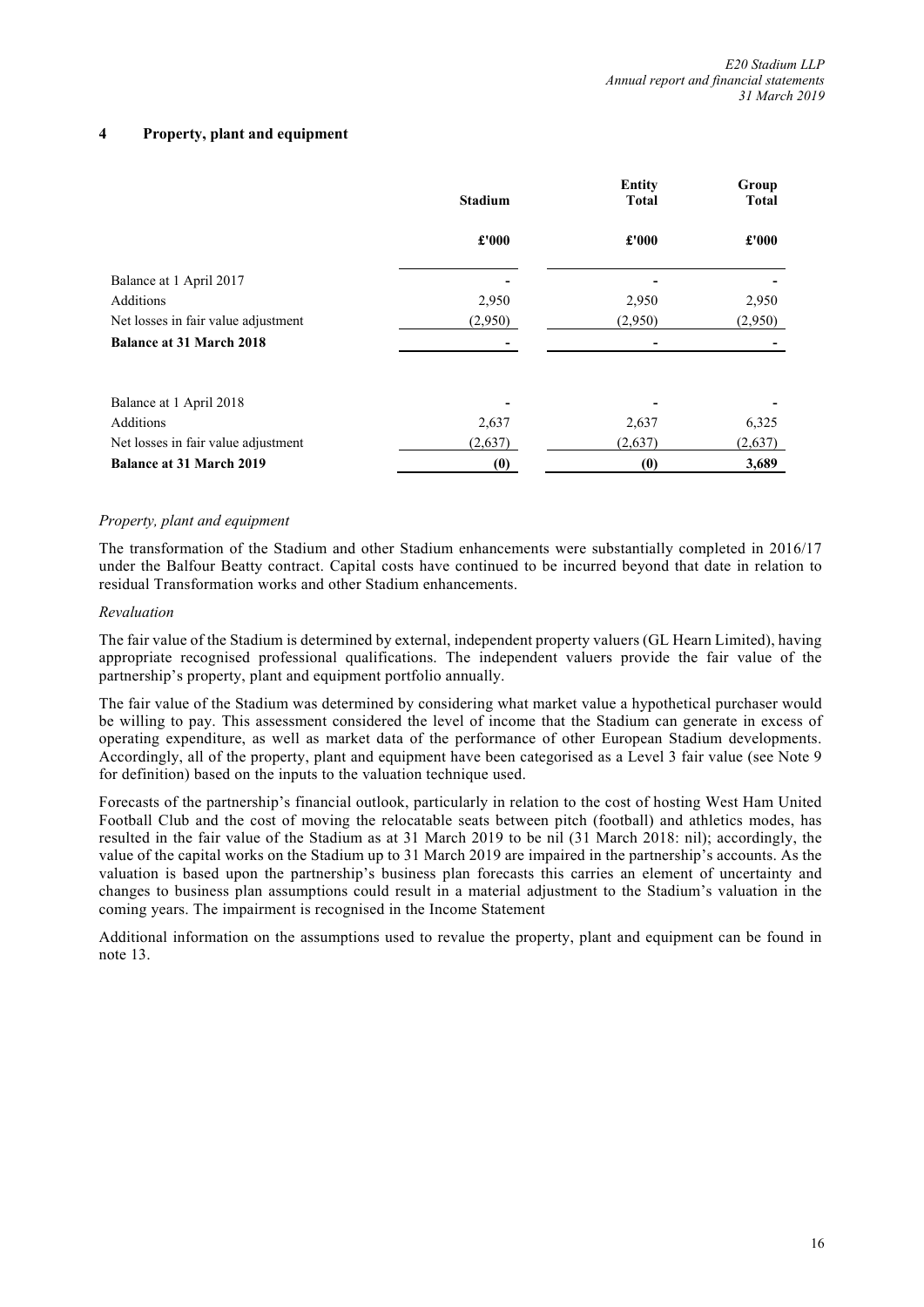### **5 Trade and other receivables**

|                          | Group | Entity | Entity |
|--------------------------|-------|--------|--------|
|                          | 2019  | 2019   | 2018   |
|                          | £'000 | £'000  | £'000  |
| Stadium lease prepayment | 474   | 474    | 479    |
| Trade debtors            | 2,648 | 1,120  | 2,094  |
| Other debtors            | 2,749 | 821    | 27     |
|                          | 5,871 | 2,415  | 2,601  |

The Stadium lease prepayment is in relation to the rent premium of £0.5 million paid at the inception of the lease of the Stadium. The rent premium will be expensed to the income statement over the term of the lease (102 years) in line with the partnership's accounting policies.

Trade debtors consist mainly of balances owed by London Stadium 185 Limited (eliminated in the Group accounts) and West Ham United Football Club.

#### **6 Cash and cash equivalents**

|                                                        | Group<br>2019<br>£'000 | Entity<br>2019<br>£'000 | Entity<br>2018<br>£'000 |
|--------------------------------------------------------|------------------------|-------------------------|-------------------------|
| Cash held in bank accounts                             | 3.939                  | 491                     | 2,017                   |
| Cash and cash equivalents per the cash flow statements | 3,939                  | 491                     | 2,017                   |

### **7 Current liabilities**

|                 | Group<br>2019<br>£'000 | Entity<br>2019<br>£'000 | Entity<br>2018<br>£'000 |
|-----------------|------------------------|-------------------------|-------------------------|
| Current         |                        |                         |                         |
| Trade payables  | 3,688                  | 22                      | 864                     |
| Accruals        | 3,481                  | 2,060                   | 1,040                   |
| Deferred income | 16,925                 | 14,646                  | 14,797                  |
| Provisions      | 25,653                 | 25,655                  | 16,957                  |
|                 | 49,746                 | 42,383                  | 33,658                  |

Deferred income of £14.6 million relates mainly to the one-off usage fee from West Ham United Football Club paid during 2016/17. This will be recognised in the income statement over the lifetime of the concession agreement.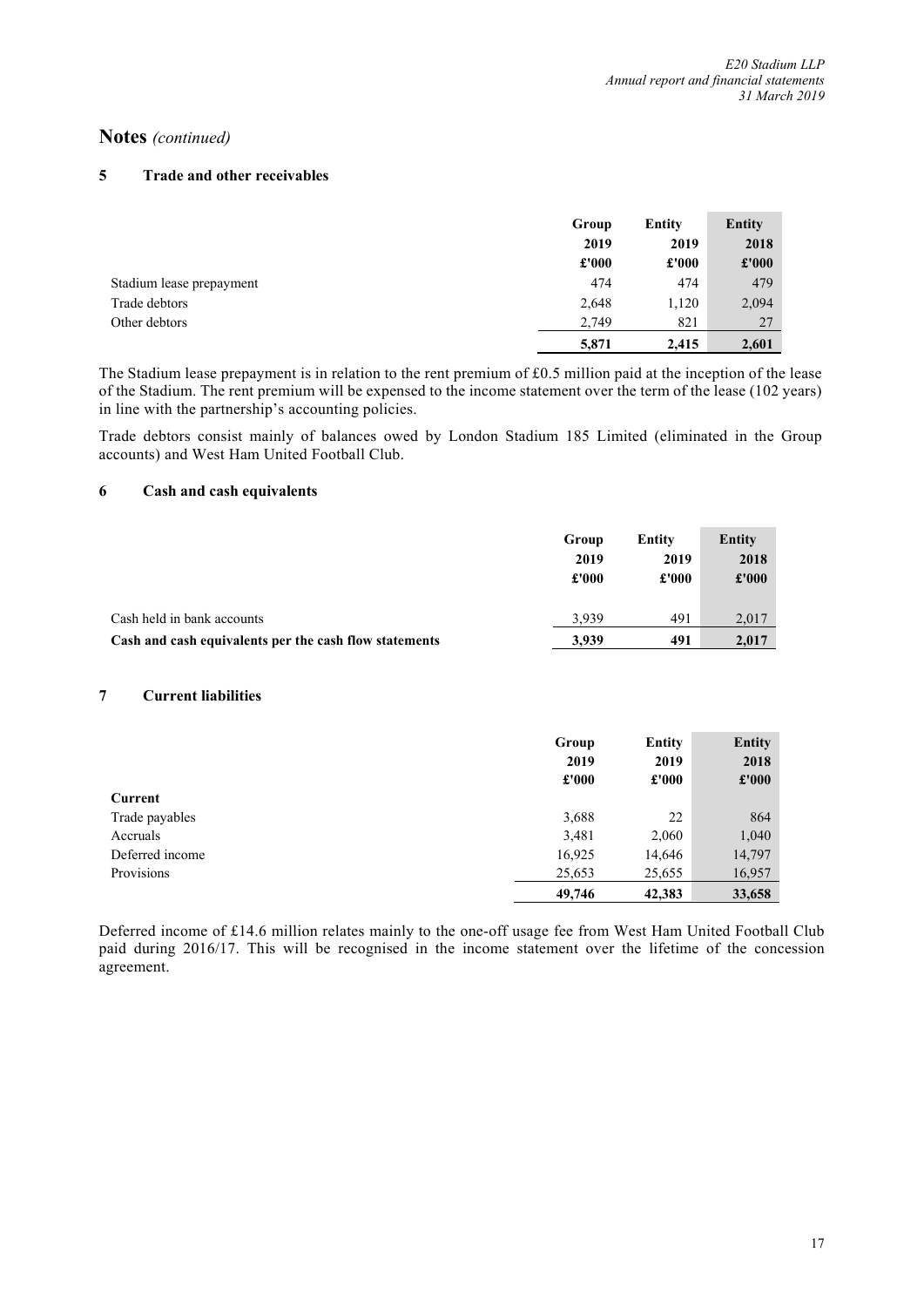### **8 Non-Current liabilities**

|                           | Group   | Entity  | Entity  |
|---------------------------|---------|---------|---------|
|                           | 2019    | 2019    | 2018    |
| <b>Non-Current</b>        | £'000   | £'000   | £'000   |
| Long Term Provisions      | 174,988 | 174,988 | 185,436 |
| <b>Borrowings</b>         | 41,347  | 41,347  | 14,449  |
| Long Term Deferred Income | 4,015   | ٠       |         |
|                           | 220,351 | 216,336 | 199,886 |

### **9 Individual members' capital and other interests**

The partnership is financed partly by members' capital. The partnership's capital structure is regularly reviewed to ensure it remains relevant for the business. No distribution is made to members that could prevent the partnership meeting its financial requirements.

On 30 November 2017, Newham Legacy Investments Limited retired from the partnership and was replaced by Stratford East London Holdings Limited, a wholly owned subsidiary of LLDC. Newham Legacy Investments Limited did not withdraw any capital contributions upon their retirement; furthermore, no capital contributions were made by Stratford East London Holdings Limited during the year.

|                                                       | £'000  |
|-------------------------------------------------------|--------|
| Balance at 1 April 2017                               |        |
| Capital introduced by members                         | 7,497  |
| Repayments of capital                                 |        |
| Profits/(losses) allocated to members during the year | (7,497 |
| <b>Balance at 31 March 2018</b>                       |        |
|                                                       |        |
| Balance at 1 April 2018                               |        |
| Capital introduced by members                         |        |
| Repayments of capital                                 |        |
| Profits/(losses) allocated to members during the year |        |
| <b>Balance at 31 March 2019</b>                       |        |

Amounts due to members are related to recharges of costs from the members in relation to the transformation work or support services.

Within the amounts due to London Legacy Development Corporation is £41.3m of loan funding provided by the Corporation during 2018/19 (including accrued interest).

|                                       | Group<br>2019<br>£'000 | Entity<br>2019<br>£'000 | Entity<br>2018<br>£'000 |
|---------------------------------------|------------------------|-------------------------|-------------------------|
| London Legacy Development Corporation | 42,840                 | 42,840                  | 15,746                  |
| <b>Total amounts due to members</b>   | 42,840                 | 42,840                  | 15,746                  |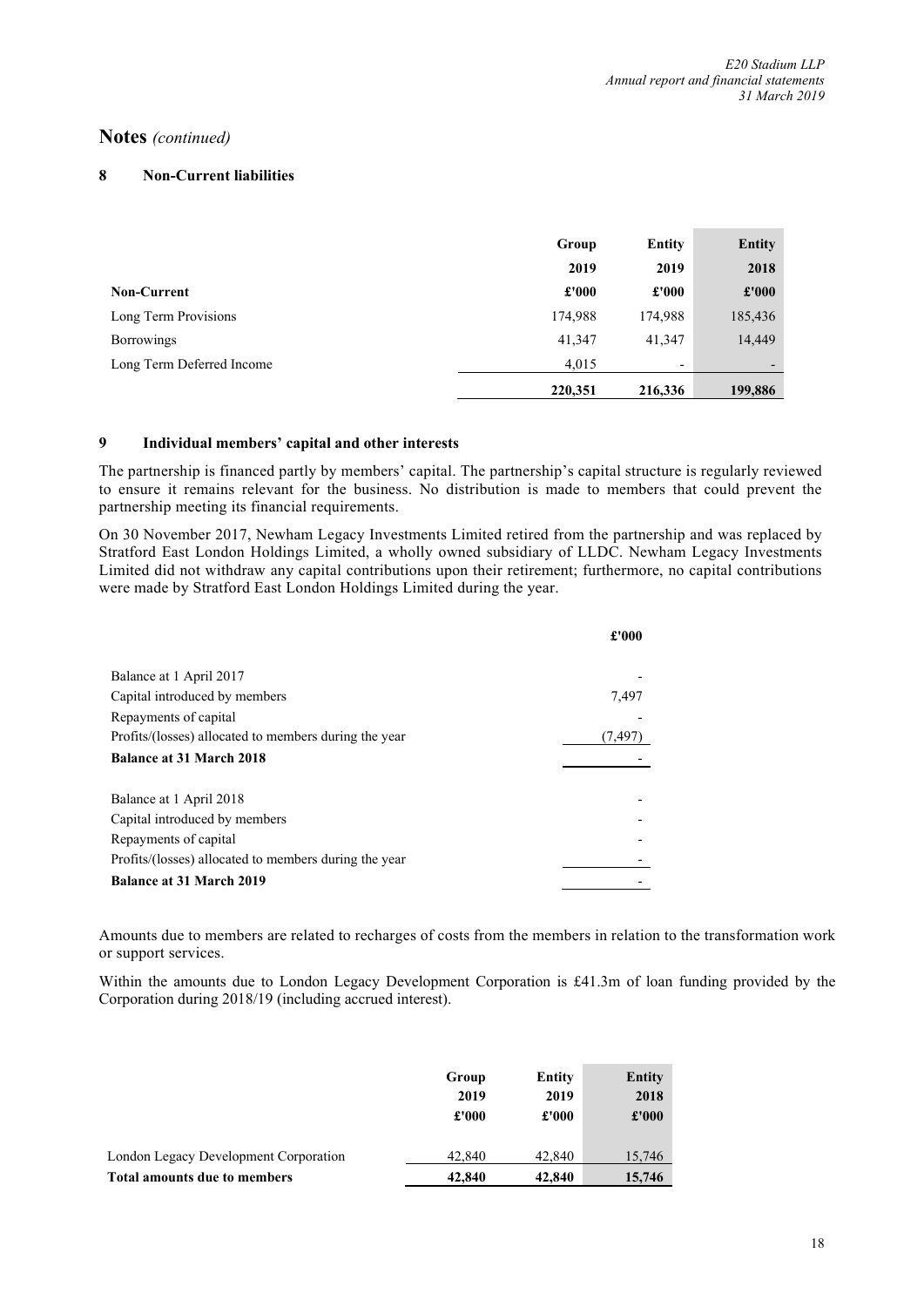### **10 Business combinations**

On 21 January 2019, E20 Stadium LLP acquired the full share capital of the stadium operator, London Stadium 185 Limited, from Vinci Stadium. The acquisition gives E20 Stadium LLP full control of the stadium operations, allowing it to better deliver its plans to make the Stadium operationally efficient and financially sustainable in the long-term. In line with International Financial Reporting Standards, the acquisition is accounted for using the acquisition method. The Group financial statements therefore include the results of London Stadium 185 Limited from the date of acquisition to 31 March 2019.

The fair values of the identifiable assets and liabilities of London Stadium 185 Limited as at the date of acquisition are:

|                                                                  | <b>Fair value at</b><br>21 January<br>2019 |
|------------------------------------------------------------------|--------------------------------------------|
|                                                                  | £'000                                      |
| Property, plant and equipment                                    | 259                                        |
| Trade and other receivables                                      | 3,412                                      |
| Cash and cash equivalents                                        | 3,975                                      |
| <b>Total assets</b>                                              | 7,646                                      |
|                                                                  |                                            |
| Trade and other payables                                         | (6,068)                                    |
| Provisions                                                       |                                            |
| Deferred income                                                  | (2,364)                                    |
| Long Term Creditors                                              |                                            |
| <b>Total liabilities</b>                                         | (8, 432)                                   |
| Fair value of acquired interest in net liabilities of subsidiary | (786)                                      |
| Consideration transferred                                        | 700                                        |
| Loss on acquisition of subsidiary                                | (1, 486)                                   |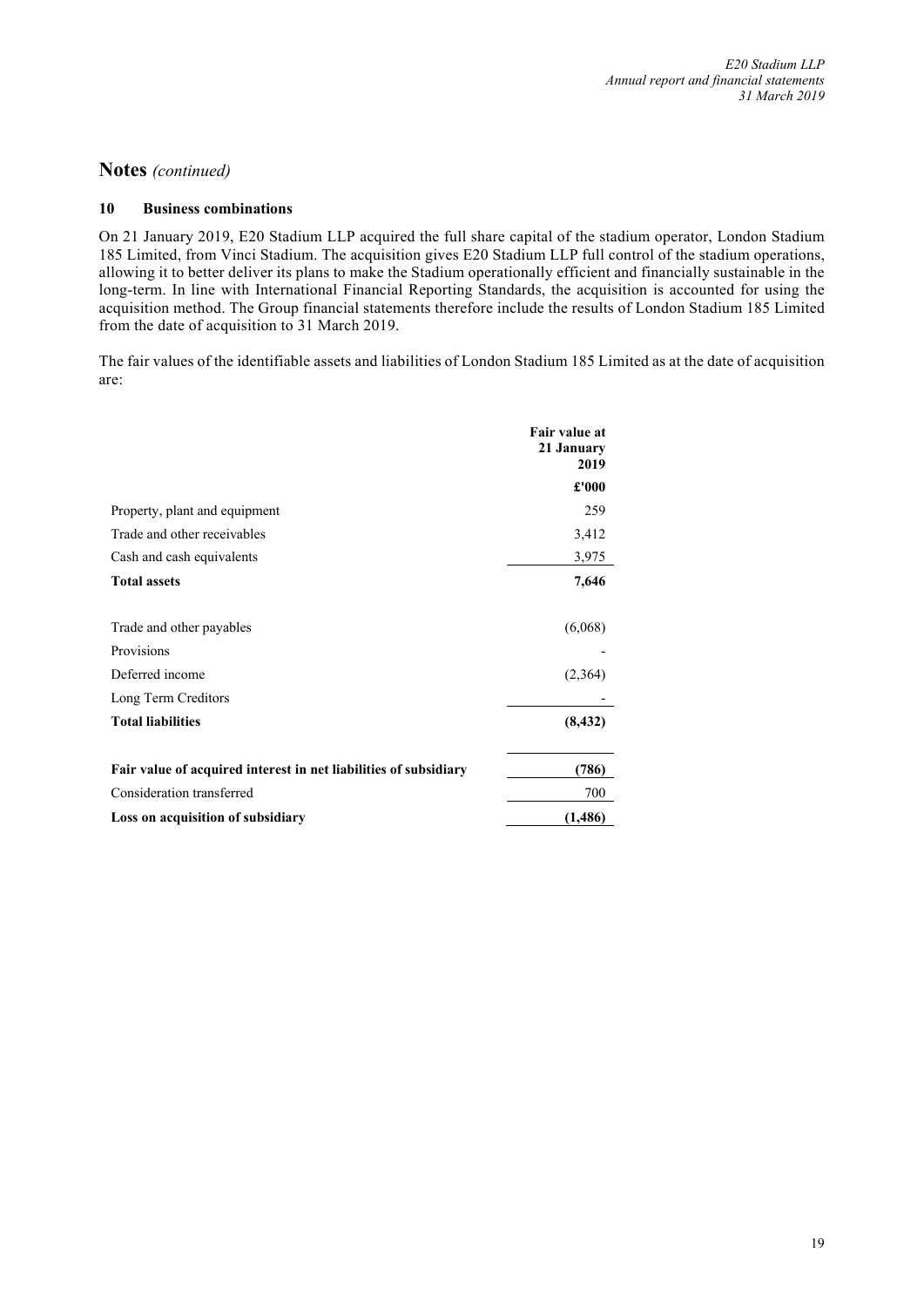### **11 Financial instruments**

The fair values of all financial assets and financial liabilities together with their carrying amounts shown in the balance sheet are disclosed in the table below. This table analyses financial instruments, into a fair value hierarchy based on the valuation technique used to determine fair value.

- Level 1: quoted prices (unadjusted) in active markets for identical assets or liabilities
- Level 2: inputs other than quoted prices included within Level 1 that are observable for the asset or liability, either directly (i.e., as prices) or indirectly (i.e., derived from prices)
- Level 3: inputs for the asset or liability that are not based on observable market data (unobservable input).

|                              |             | Entity                 |              | Entity            |        |
|------------------------------|-------------|------------------------|--------------|-------------------|--------|
| <b>31 March 2019</b>         |             | <b>Carrying amount</b> |              | <b>Fair Value</b> |        |
|                              |             | £'000                  |              | £'000             |        |
|                              |             | Loans and              |              |                   |        |
|                              | <b>Note</b> | receivables            | <b>Total</b> | Level 3           | Total  |
| <b>Financial assets</b>      |             |                        |              |                   |        |
| Trade and other receivables  | 5           | 1,120                  | 1,120        | 1,120             | 1,120  |
| Cash and cash equivalents    | 6           | 491                    | 491          | 491               | 491    |
|                              |             | 1,610                  | 1,610        | 1,610             | 1,610  |
| <b>Financial Liabilities</b> |             |                        |              |                   |        |
| Trade and other payables     |             | 41.028                 | 41,028       | 41,028            | 41,028 |
|                              |             | 41,028                 | 41,028       | 41,028            | 41,028 |

| 31 March 2018                | <b>Carrying amount</b> |                  |        | <b>Fair Value</b><br>£'000 |              |
|------------------------------|------------------------|------------------|--------|----------------------------|--------------|
|                              |                        | £'000            |        |                            |              |
|                              |                        | <b>Loans</b> and |        |                            |              |
|                              | <b>Note</b>            | receivables      | Total  | Level 3                    | <b>Total</b> |
| <b>Financial assets</b>      |                        |                  |        |                            |              |
| Trade and other receivables  | 5                      | 2,094            | 2,094  | 2,094                      | 2,094        |
| Cash and cash equivalents    | 6                      | 2,017            | 2,017  | 2,017                      | 2,017        |
|                              |                        | 4,111            | 4,111  | 4,111                      | 4,111        |
| <b>Financial Liabilities</b> |                        |                  |        |                            |              |
| Trade and other payables     | 7                      | 14,972           | 14,972 | 14,972                     | 14,972       |
|                              |                        | 14,972           | 14,972 | 14,972                     | 14,972       |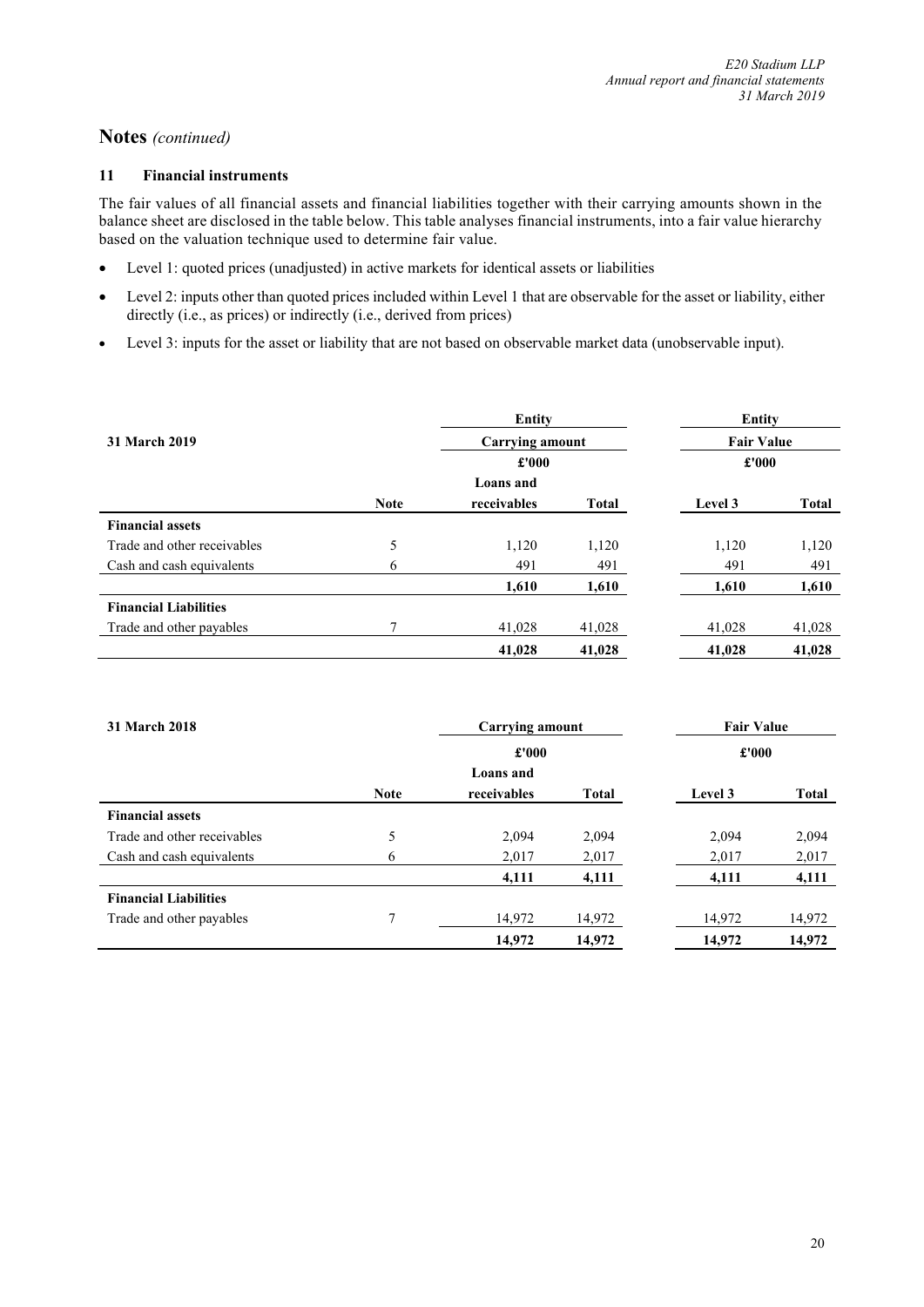|                              |                | Group                  |              | Group             |              |
|------------------------------|----------------|------------------------|--------------|-------------------|--------------|
| 31 March 2019                |                | <b>Carrying amount</b> |              | <b>Fair Value</b> |              |
|                              |                | £'000                  |              | £'000             |              |
|                              |                | <b>Loans</b> and       |              |                   |              |
|                              | <b>Note</b>    | receivables            | <b>Total</b> | Level 3           | <b>Total</b> |
| <b>Financial assets</b>      |                |                        |              |                   |              |
| Trade and other receivables  | 5              | 2,648                  | 2,648        | 2,648             | 2,648        |
| Cash and cash equivalents    | 6              | 3,939                  | 491          | 3,939             | 3,939        |
|                              |                | 1,610                  | 1,610        | 6,587             | 6,587        |
| <b>Financial Liabilities</b> |                |                        |              |                   |              |
| Trade and other payables     | 7              | 44,694                 | 44,694       | 44,694            | 44,694       |
|                              |                | 44,694                 | 44,694       | 44,694            | 44,694       |
| 31 March 2018                |                |                        |              | <b>Fair Value</b> |              |
|                              |                | <b>Carrying amount</b> |              |                   |              |
|                              |                | £'000                  |              | £'000             |              |
|                              |                | <b>Loans</b> and       |              |                   |              |
|                              | <b>Note</b>    | receivables            | <b>Total</b> | Level 3           | <b>Total</b> |
| <b>Financial assets</b>      |                |                        |              |                   |              |
| Trade and other receivables  | 5              | 2,094                  | 2,094        | 2,094             | 2,094        |
| Cash and cash equivalents    | 6              | 2,017                  | 2,017        | 2,017             | 2,017        |
|                              |                | 4,111                  | 4,111        | 4,111             | 4,111        |
| <b>Financial Liabilities</b> |                |                        |              |                   |              |
| Trade and other payables     | $\overline{7}$ | 14,972                 | 14,972       | 14,972            | 14,972       |
|                              |                | 14,972                 | 14,972       | 14,972            | 14,972       |

Where an instrument will mature in the next 12 months, the carrying amount is assumed to approximate to fair value. Hence, short-term debtors and creditors are carried at cost as this is a fair approximation of their value.

### *Credit risk*

#### *Financial risk management*

Credit risk is the risk of financial loss to the partnership if a customer or counterparty to a financial instrument fails to meet its contractual obligations, and arises principally from the partnership's receivables from customers.

As the partnership has not yet started its trading activity, it had no credit risk exposure during the financial year.

### *Liquidity risk*

### *Financial risk management*

Liquidity risk is the risk that the partnership will not be able to meet its financial obligations as they fall due.

The partnership is reliant on committed funding from its members to meet the anticipated needs of the Partnership for the period covered by the Partnership's budget.

The partnership forecasts on a regular basis the expected cash flows that will occur on a weekly and monthly basis to calculate the level of funding that will be required in a short or medium term.

### *Market risk*

#### *Financial risk management*

The partnership has limited exposure to market risk. The partnership is not exposed to currency fluctuation risk or commodity risk as a result of its operations. The partnership has no exposure to market risk for changes in interest rates as it has no external borrowing.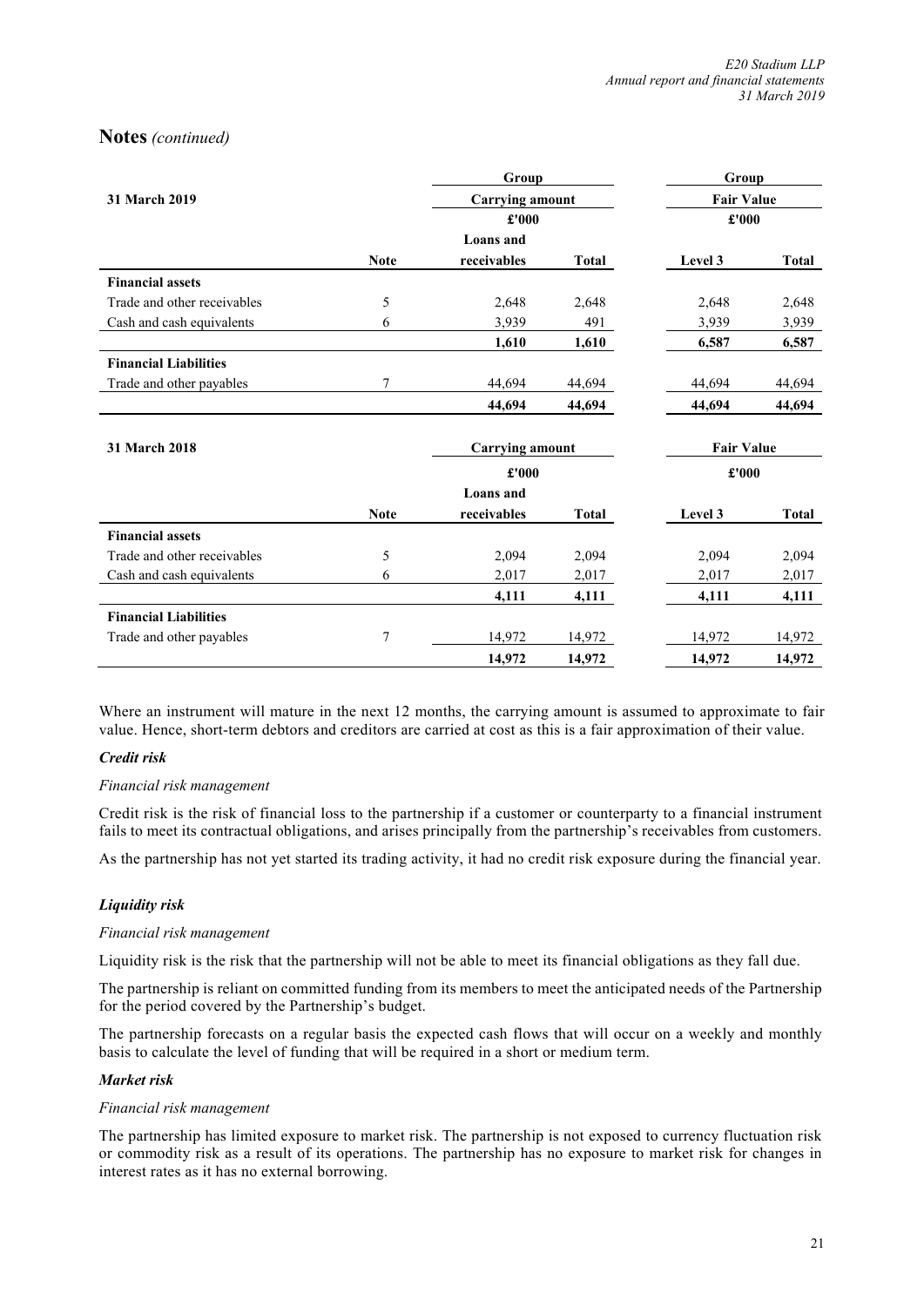### **12 Operating leases**

The partnership has a lease with London Legacy Development Corporation for the Stadium Island site, which includes the Stadium itself, up to 1 September 2115. Land and buildings have been considered separately for lease classification. The minimum lease payments have been considered to be mostly attached to the land element. For the land element, the partnership does not substantially assume all the risks and rewards of ownership of the leased asset and as such, the land is classified as operating lease. The building element is assumed to transfer substantially all the risks and rewards and is classified as a finance lease. The partnership has paid an upfront payment of £0.5 million which is recognised in the income statement on straight line basis over the term of the lease. The annual rent is a peppercorn and therefore the partnership has no further non-cancellable operating lease rentals obligation in respect of this lease.

During the year £4,900 was recognised as an expense in the income statement in respect of operating lease costs.

### **13 Commitments**

### *Capital commitments*

At the year ended 31 March 2019, the partnership had commitments to pay of £0.7 million (2017/18: £1.0 million). These commitments are expected to be settled in the financial year 2019/20.

### **14 Related Parties**

### *Other related party transactions*

In December 2013, the partnership entered into an agreement with London Legacy Development Corporation for the lease of the Stadium (see note 12 for more information).

The cost of the Stadium transformation scope (as defined by the Members' agreement) and other enhancements were funded mainly by the partnership members.

Under the previous Membership Agreement<sup>2</sup>, Newham Legacy Investments Limited financed £40 million of the transformation cost. Other third parties, including the London Marathon Trust and West Ham United Football Club, contributed £19.0 million, and the London Legacy Development Corporation funded the balance backed by the Greater London Authority, and including agreed contributions of funding from central government. Both LLDC and Newham Legacy Investments Limited provided funding during the previous year towards the partnership's working capital requirements.

London Legacy Development Corporation also provided £14.0m of loan funding to the partnership during 2017/18 and £24.6m during 2018/19 (balance as at 31 March 2019 is £41.4m including accrued interest).

London Legacy Development Corporation, a functional body of the Greater London Authority, is the parent of E20 Stadium LLP.

1

<sup>2</sup> Ended 30 November 2017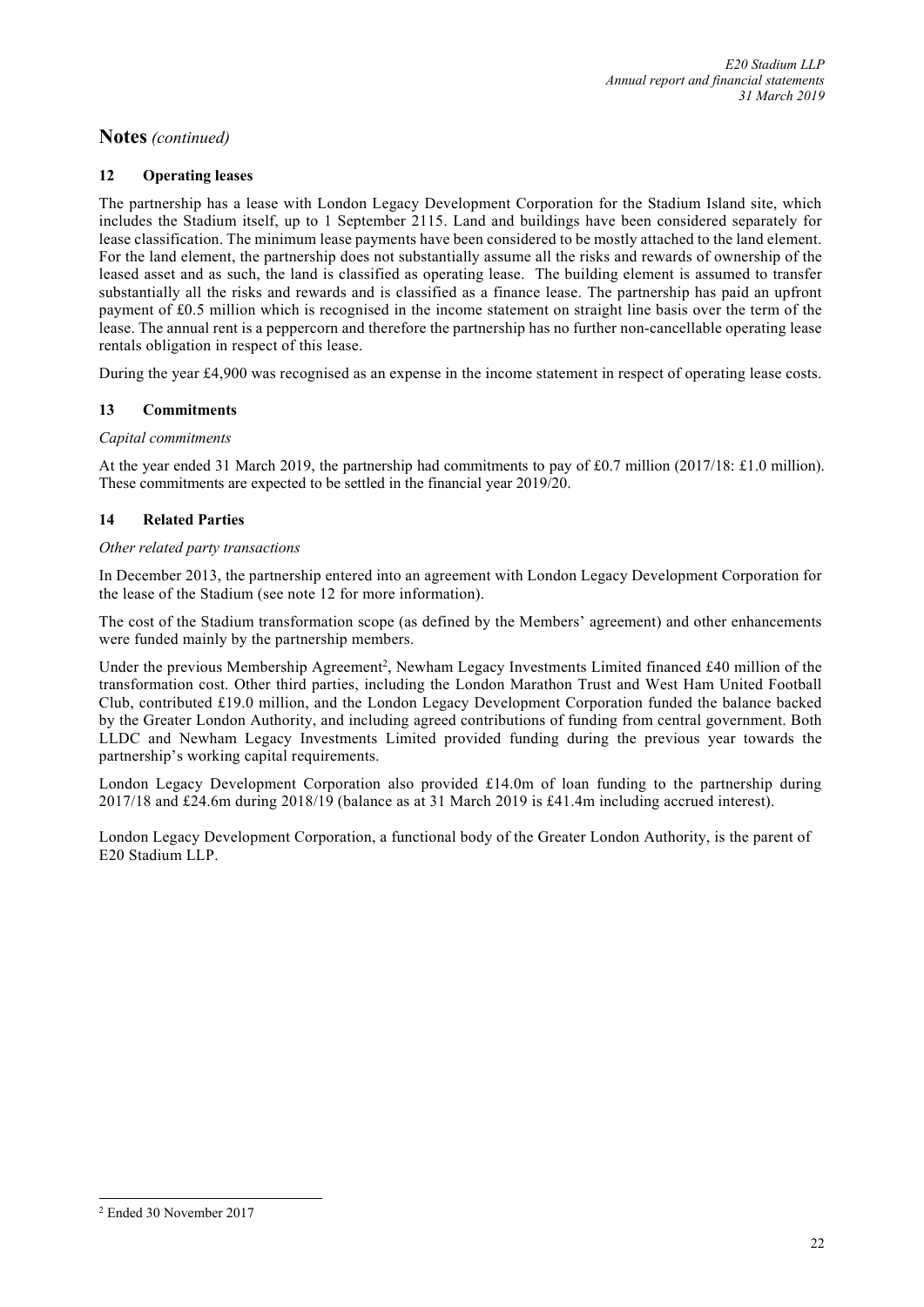### **Related parties** *(continued)*

Other transactions with the members are presented as follows:

|         | Capitalised cost 2019          | <b>Expense cost 2019</b>    |
|---------|--------------------------------|-----------------------------|
|         | £'000                          | £'000                       |
| Members | 713                            | 6,084                       |
|         | 713                            | 6,084                       |
|         | <b>Receivables outstanding</b> | <b>Payables outstanding</b> |
|         | 2019                           | 2019                        |
|         | £'000                          | £'000                       |
| Members | 1,994                          | 42,840                      |
|         | 1,994                          | 42,840                      |

### **15 Accounting estimates and judgement**

The partnership prepares its consolidated financial statements in accordance with EU-adopted IFRSs, which require management to make judgements, estimates and assumptions which affect the application of the accounting policies, and the reported amounts of assets, liabilities, income and expenses. Actual results may differ from these estimates. The estimates and assumptions are reviewed on an ongoing basis. Revisions to accounting estimates are recognised in the period in which the estimates change and in any future periods.

The following area is considered to involve a significant degree of judgement or estimation:

### **Revaluation reviews**

The fair value of the Stadium was determined by external, independent property valuers (GL Hearn Limited), having appropriate recognised professional qualifications. The independent valuers provide the fair value of the partnership's property, plant and equipment portfolio annually.

The fair value of the Stadium was determined by considering what market value a hypothetical purchaser would be willing to pay. This assessment considered the level of income that the Stadium can generate in excess of operating expenditure, as well as market data of the performance of other European Stadium developments. Accordingly, all of the property, plant and equipment have been categorised as a Level 3 fair value (see Note 9 for definition) based on the inputs to the valuation technique used.

Forecasts of the partnership's financial outlook, particularly in relation to the cost of hosting West Ham United Football Club matches and the cost of moving the relocatable seats between pitch (football) and athletics modes, have resulted in the fair value of the Stadium as at 31 March 2019 to be nil (31 March 2018: nil); accordingly, the value of the capital works on the Stadium are impaired in the partnership's draft accounts. As the valuation is based upon the partnership's business plan forecasts this carries an element of uncertainty and changes to business plan assumptions could result in a material adjustment to the Stadium's valuation in the coming years. Changing the assumptions selected by management could significantly affect the partnership's impairment evaluation and results.

### **Provisions (onerous contracts)**

Similar to the Stadium valuation, the onerous contracts provision is calculated based upon E20 Stadium's latest forecasts and therefore contains a number of assumptions and estimates that are subject to change. Changing the assumptions selected by management could significantly affect the partnership's provision evaluation and results.